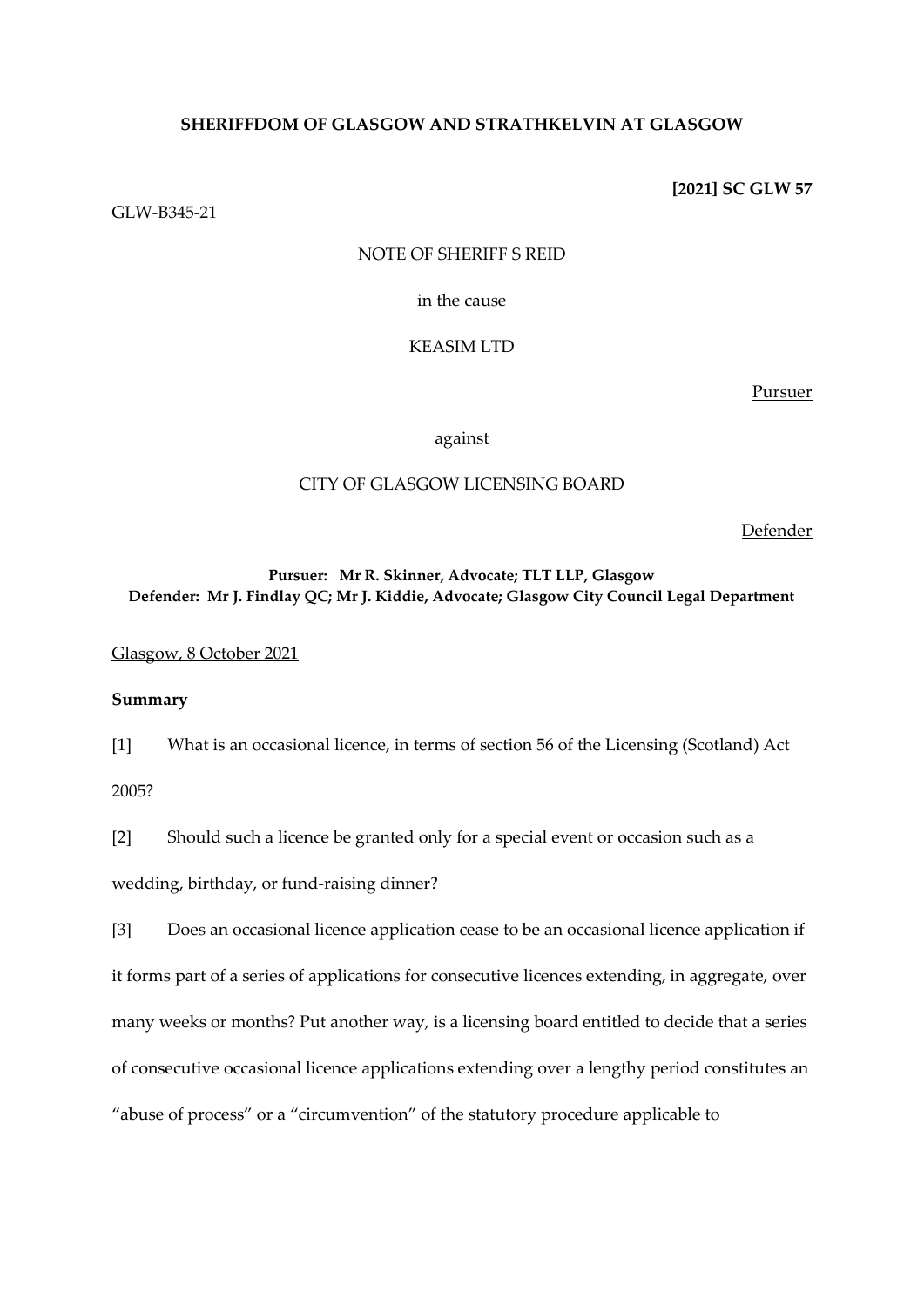applications for a full premises licence by avoiding, among other things, the wider consultation and more intense scrutiny applicable to the latter?

[4] These questions arise in the context of the pursuer's applications for seven consecutive occasional licences to operate a so-called "pop-up bar" from a vacant site in Glasgow's Merchant City. The site lies at the corner of Candleriggs and Wilson Street. It was originally proposed to be occupied by Selfridges, but that deal fell through many years ago, and it has since lain empty as a gap site. It is presently earmarked for residential development at an unknown date in the future. The pursuer obtained the landowner's consent to occupy the site from 24 April 2021 until the beginning of October 2021. Accordingly, the pursuer lodged seven applications for a series of consecutive occasional licences running, in aggregate, for a period of 101 days, from 26 April 2021 to 4 August 2021. The pursuer intended to apply the brand name of "Festival Village" to its pop-up bar.

[5] A year ago, a series of similar consecutive occasional licences, covering an aggregate period of 68 days (from 14 July 2020 to 28 September 2020), was sought by the pursuer, and granted by the defender, for the same site.

[6] However, this year, the defender refused the pursuer's seven applications purportedly on the basis that the grant of the applications would be inconsistent with the licensing objectives of securing public safety and preventing public nuisance, in terms of sections 4(1)(b) & (c) and section 59(6)(c) of the Licensing (Scotland) Act 2005 ("the 2005 Act").

[7] Although I have some considerable sympathy for the approach taken by the defender's licensing board, I have concluded that it has fallen into error in a number of respects, as explained more fully below. Accordingly I upheld the appeals; I quashed the decisions of the defender made on 6 April 2021 to refuse the pursuer's occasional licence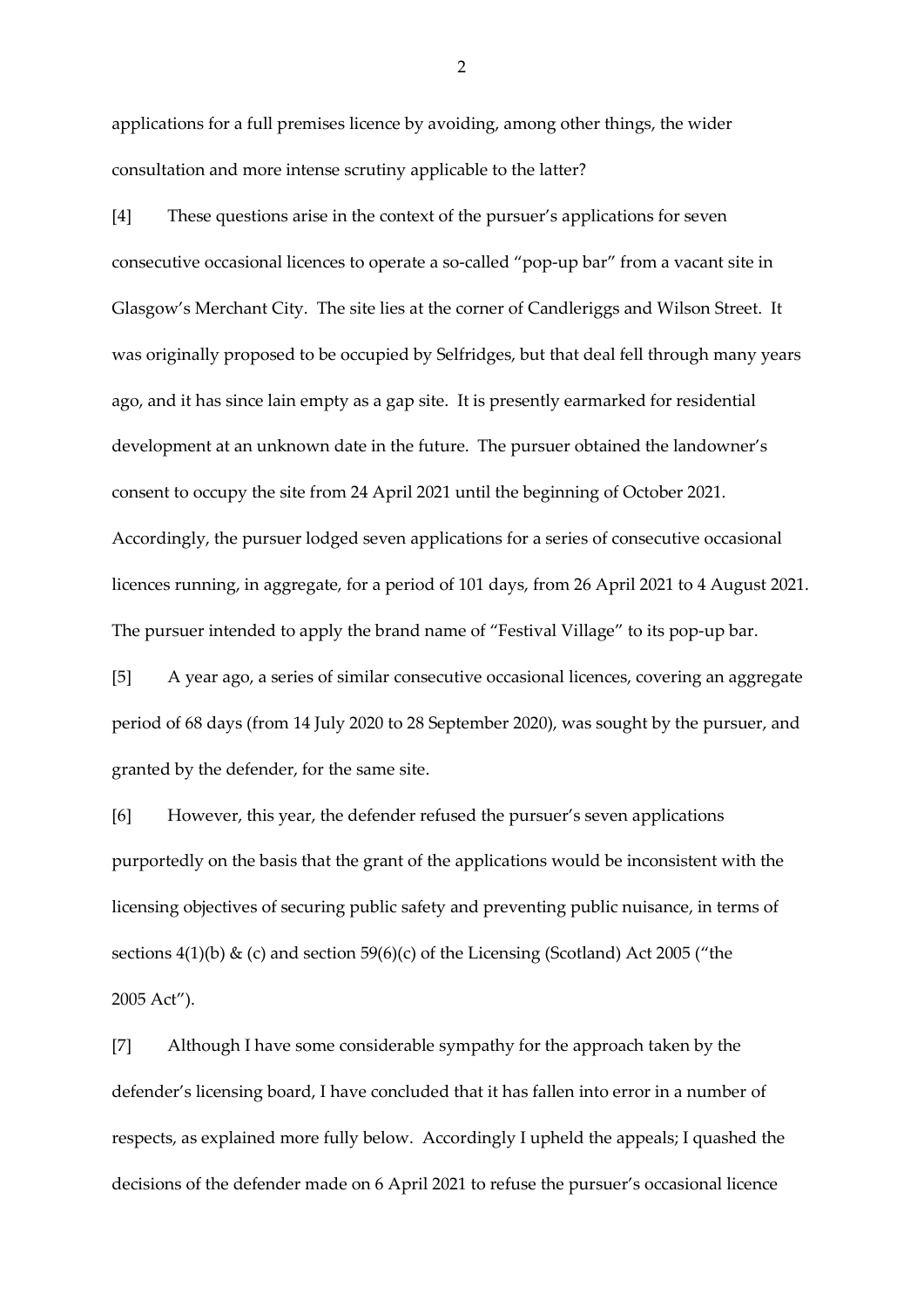applications; and I ordained the defender forthwith to grant the said occasional licence applications in accordance with their terms, subject to the mandatory conditions prescribed by section 60 of the 2005 Act, together with further conditions recommended and proposed by the Licensing Standards Officer ("LSO").

### **Factual background**

[8] The pursuer operates licensed premises called Malones in Sauchiehall Lane, Glasgow. It also claims to have experience in operating so-called "pop-up bars", whereby it trades at various sites on a temporary basis through the use of occasional licences.

[9] Last year, the pursuer applied for the grant of a series of occasional licences, covering consecutive periods from 14 July 2020 to 28 September 2020, to operate premises at a vacant site at the corner of Candleriggs and Wilson Street, Glasgow as an outdoor drinking and dining facility under the brand name "Festival Village". The applications were considered at a hearing on 23 July 2020; the first application was granted (to take immediate effect from 23 July 2020 to 20 August 2020); and consideration of the remaining applications was deferred to allow for a period of "monitoring" of the initial period of trading, on the understanding that if the premises operated satisfactorily in that first period, the remaining applications could be granted under delegated powers. In the event, the remaining occasional licence applications were all duly granted under delegated powers. The pursuer traded without incident at the site until the occasional licences expired at the end of the 68 day period. Separate market operator licences were also granted by the defender in tandem with these alcohol licences.

[10] On 29 September 2020 in order to allow the pursuer to continue to use the vacant site for outdoor drinking and dining facilities (this time under a proposed festive market brand),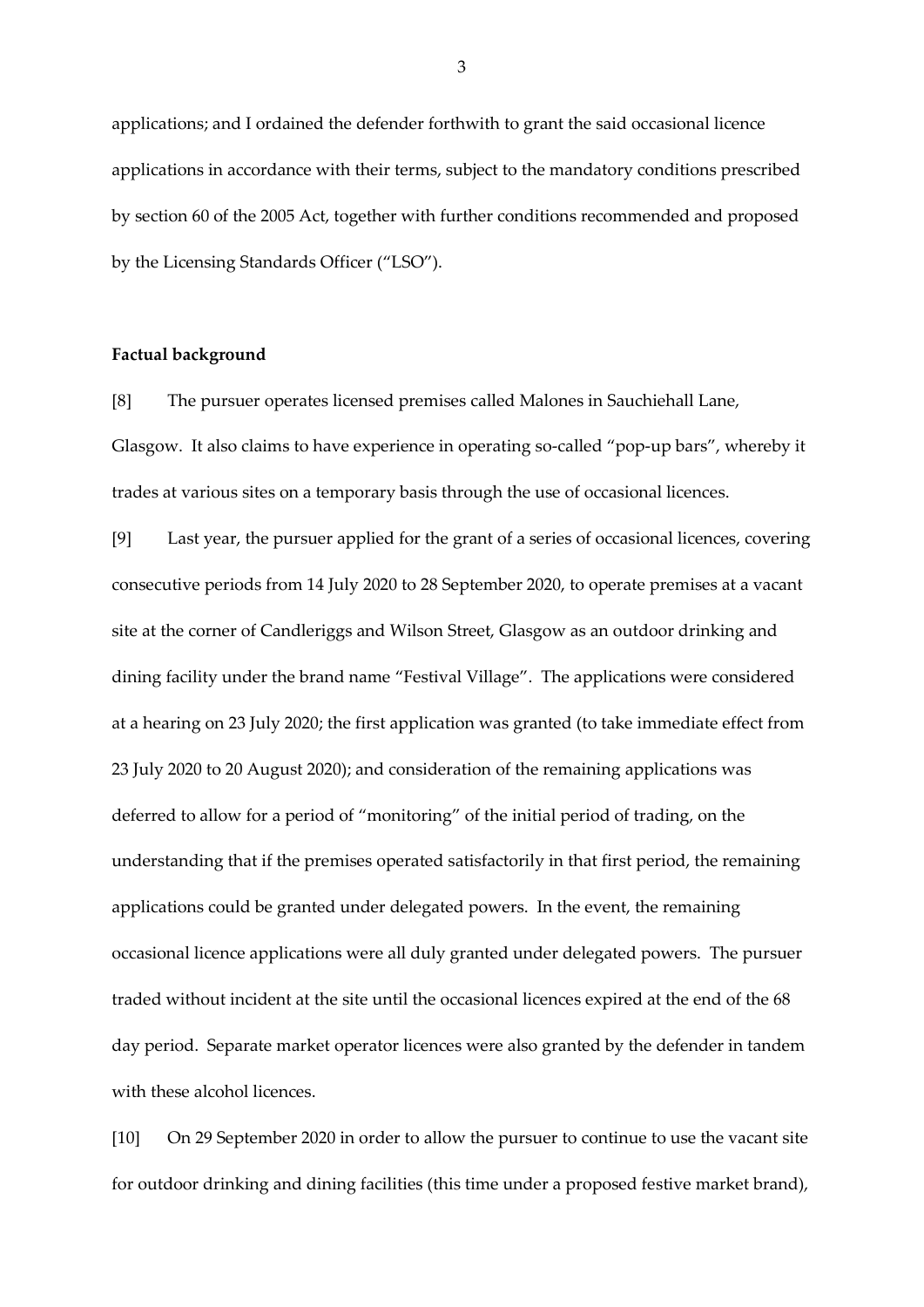the pursuer submitted applications for further consecutive occasional licences (and concurrent temporary market operator licences) to run from 30 October 2020 until 13 January 2021. In the event, these further applications were not processed by the defender due to the disruption of hospitality facilities and of the defender's administrative processes as a result of the Covid-19 pandemic.

[11] On 15 March 2021, the pursuer lodged seven applications to the defender for the grant of consecutive occasional licences (each licence allowing 14 days' trade) to operate the site as an outdoor drinking and dining facility under the same brand name ("Festival Village") as had been operated in 2020. As originally lodged, the seven consecutive applications were intended to run, in total, from 29 April 2021 to 4 August 2021, though this was subsequently amended to bring the proposed start date forward to 26 April 2021 in line with the Scottish Government Coronavirus "roadmap" for the use of outdoor hospitality. The seven applications (each being for a period of 14 days) were given application reference numbers OCC35158 (for the period from 26 April to 9 May 2021), OCC35160 (for the period from 13 May to 26 May 2021), OCC35161 (for the period from 27 May to 9 June 2021), OCC35162 (for the period from 10 June to 23 June 2021), OCC35163 (for the period from 24 June to 7 July 2021), OCC35164 (for the period from 8 July to 21 July 2021) and OCC35165 (for the period from 22 July to 4 August 2021). In each case, the licensed hours sought were from 11 am to 10 pm each day for on-sales, together with reference to a food offer. The pursuer also submitted a series of applications for temporary market operator licences under the Civic Government (Scotland) Act 1982.

[12] The applications were intimated to the Chief Constable and the LSO, and were publicised more generally. Neither the Chief Constable nor the LSO objected to any of the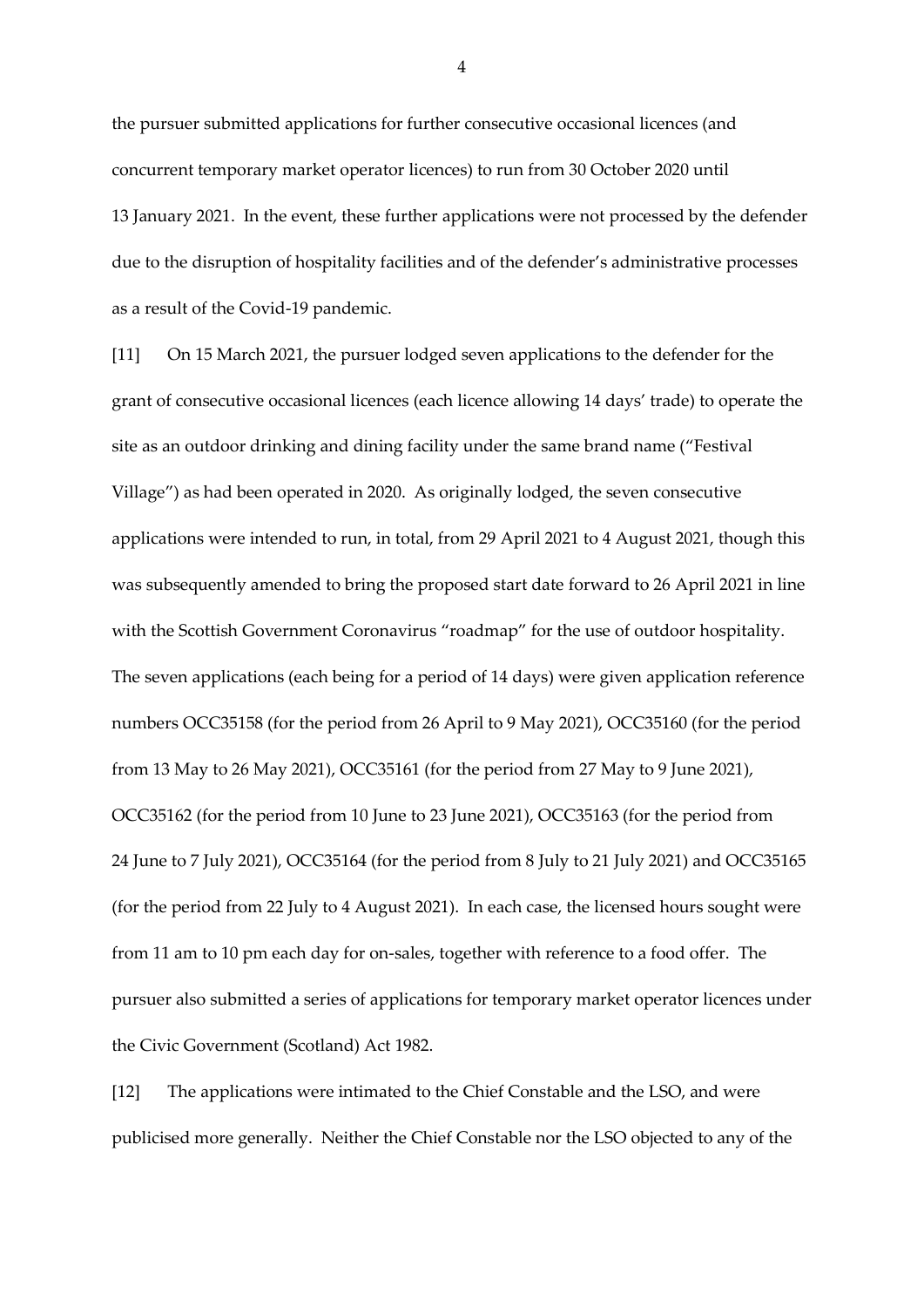applications. The LSO sought agreement to a number of conditions, all of which were accepted by the pursuer.

[13] Eleven objections to the applications were received from the public, ten of which came from operators of other licensed premises in the vicinity, and one purportedly from a local resident. The trade objections were concerned largely with the alleged adverse economic effect upon these competing businesses. Some of the trade objections made reference to issues of alleged noise and nuisance from the site when it had been operated by the pursuer the previous year. In the event, the defender did not determine the applications on the basis of there being any difficulties during the operation of the site in 2020 (Answer 8).

[14] A hearing was convened on 23 April 2021 to consider the applications. A transcript of the hearing is lodged (item 2, defender's first inventory of productions).

[15] At the hearing, there was no written report on the applications from the defender's Building Control Department. However, an oral representation was made by a Building Control Officer regarding certain safety arrangements. The Building Control Officer confirmed that a short-life building warrant had been asked for, and had been submitted by the pursuer; he confirmed that a wind management plan had been asked for, and submitted; and he confirmed that a structural safety had been asked for, and submitted. No negative comments or objections were made by or on behalf of the defender's Building Control Department.

[16] Following the hearing, the defender refused all seven applications, on the basis that the grant of the applications would be inconsistent with the licensing objectives of preventing public nuisance and securing public safety, as more fully explained in its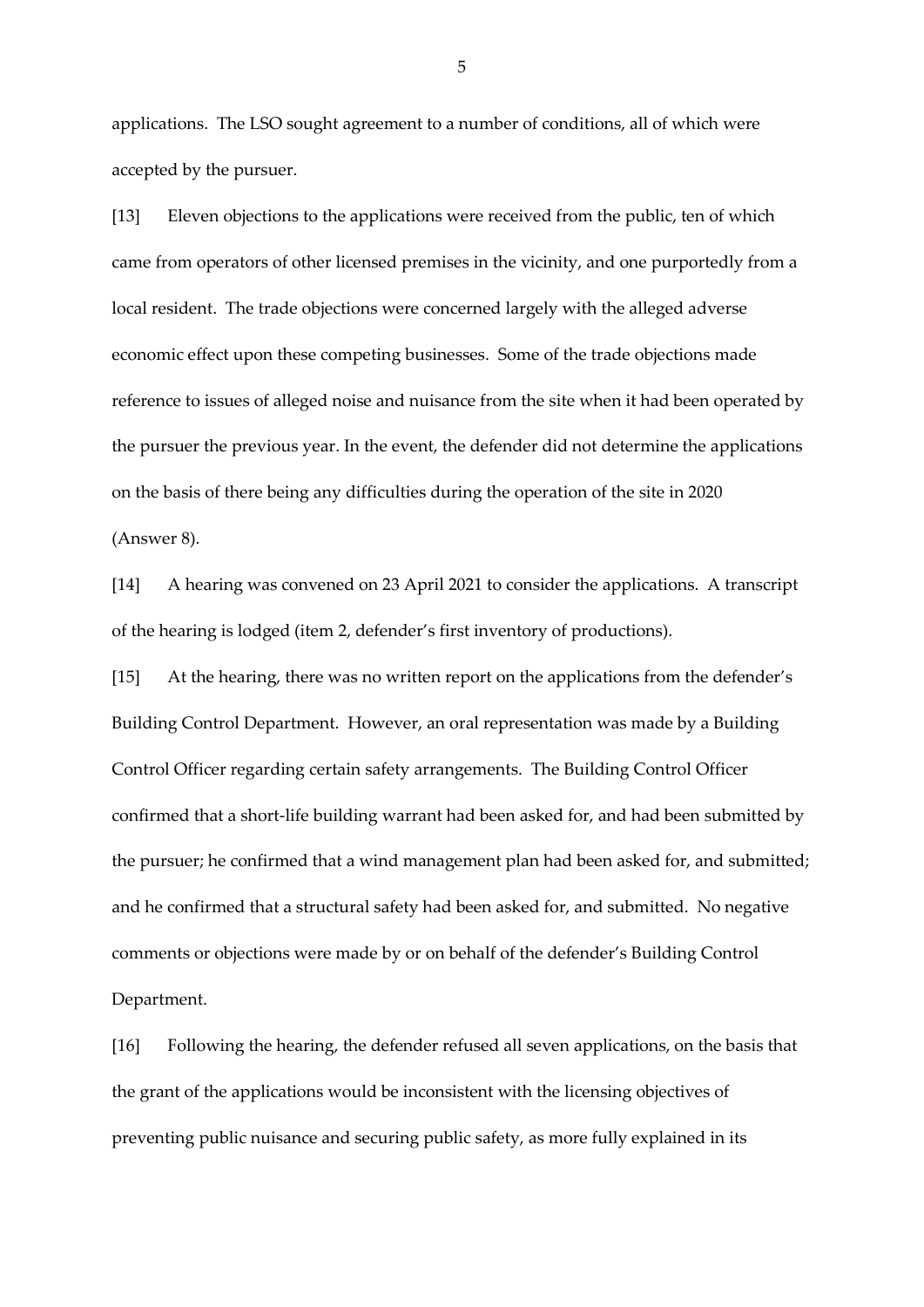statement of reasons dated 29 April 2021 (item 1, defender's first inventory of productions). The pursuer appealed against those decisions.

#### **Statement of reasons**

[17] The defender's statement of reasons records that the seven applications were refused in terms of section 59(6)(c) of the 2005 Act on the basis that the grant of the applications would be inconsistent with the licensing objectives of securing public safety and preventing public nuisance.

[18] The statement observes that, in response to the Covid-19 pandemic, and in recognition of the significant challenges facing the City's licensed trade, the licensing board had adopted a truncated system for consideration of occasional licence applications for outdoor areas associated with licensed premises, in order to support the demand for additional outdoor space for licensed premises and to aid their economic recovery. However, as the present occasional licence applications were not in relation to an outdoor area associated with a licensed premises in the locality and were, instead, of the nature of "pop-up" premises, the applications were processed in accordance with the statutory process set out in sections 56 to 59 of the 2005 Act. These provisions required the board to send a copy of the application to Police Scotland and the LSO, and to advertise the application on the defender's website for a period of 7 days to allow for any person to submit to the licensing board an objection or representation, including a representation in support of the application. In contrast with the procedure for dealing with applications for a premises licence or provisional premises licence, there is no requirement for neighbourhood notification, or for the applicant to display a site notice at the premises, or for the applicant to submit a section 50 certificate in relation to planning, building standards or food safety, or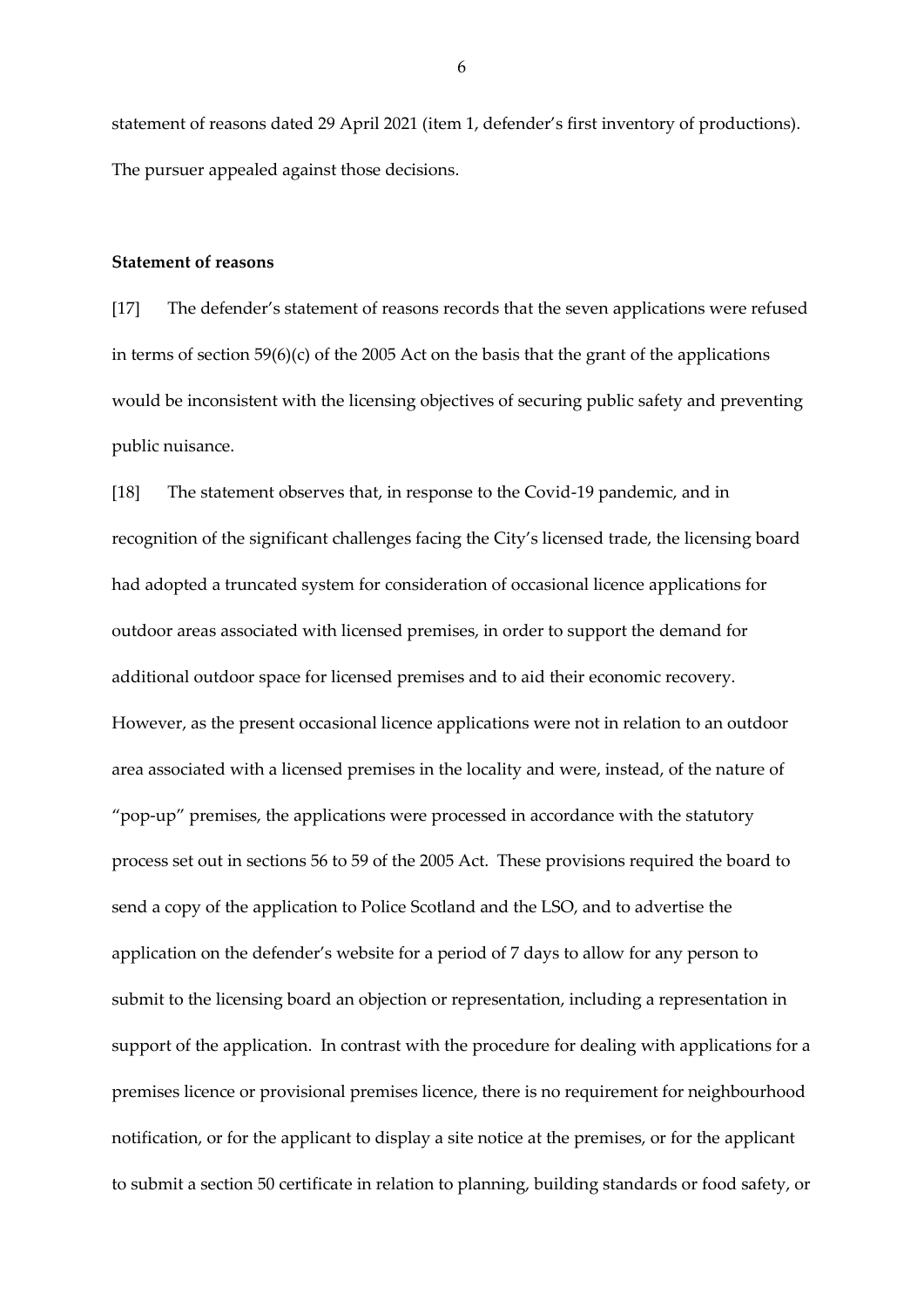for notification of the application to the local community council, Scottish Fire & Rescue

Service or the local health board.

#### [19] The statement of reasons reads as follows:

"While the Licensing Board is aware that the Act does not refer to the holding of an event in the provisions dealing with Occasional Licences, given their short-term nature and that they are not subject to any requirements for certification, neighbourhood notification or public site notices, it will generally look for the applicant to demonstrate that the Occasional Licence is required for a special event to be catered for on unlicensed premises, with the exception of Occasional Licence applications in respect of outdoor areas associated with licensed premises.

The Board believes that this policy approach is necessary so as to avoid the Occasional Licence process being used as a mechanism to circumvent the full licensing process which would more readily identify any issues of concern in relation to one or more of the Licensing Objectives, and in particular that relating to Securing Public Safety. Each application for an Occasional Licence will be determined on its individual merits…..

…. Against the background of part 8 of its policy statement, which was adopted following an extensive consultation and evidence gathering process…the Board was concerned that the applicant was seeking to utilise Occasional Licences for a large scale hospitality area 7 days a week on a continuous basis over a period of several months. In the view of the Board this was not 'occasional use' or in respect of a respective one-off event which the Board considered to be the appropriate use of Occasional Licences given the limited process for consultation and review of the proposals.

The Board was aware that the determination of these Occasional Licence applications did not require the applicant to produce section 50 certificates and therefore there would be nothing available to the Board evidencing that a completion certificate in connection with the proposed use as licensed premises had been accepted under the Building (Scotland) Act 2003, or that temporary occupation of the site had been granted under that Act, or that neither such completion certificate or permission is required.

The Board was aware that, in accordance with its police, Occasional Licences are normally only used in respect of outdoor seating areas directly associated with licensed premises or for one-off or infrequent events which would not require building warrants or completion certificates. Taking account of the information provided by the Building Standards Officer that, due to the size and scale of the proposals, a limited life building warrant was required, it was of significant concern to the Board that it was being asked to grant Occasional Licences to allow for the sale of alcohol to members of the public 7 days a week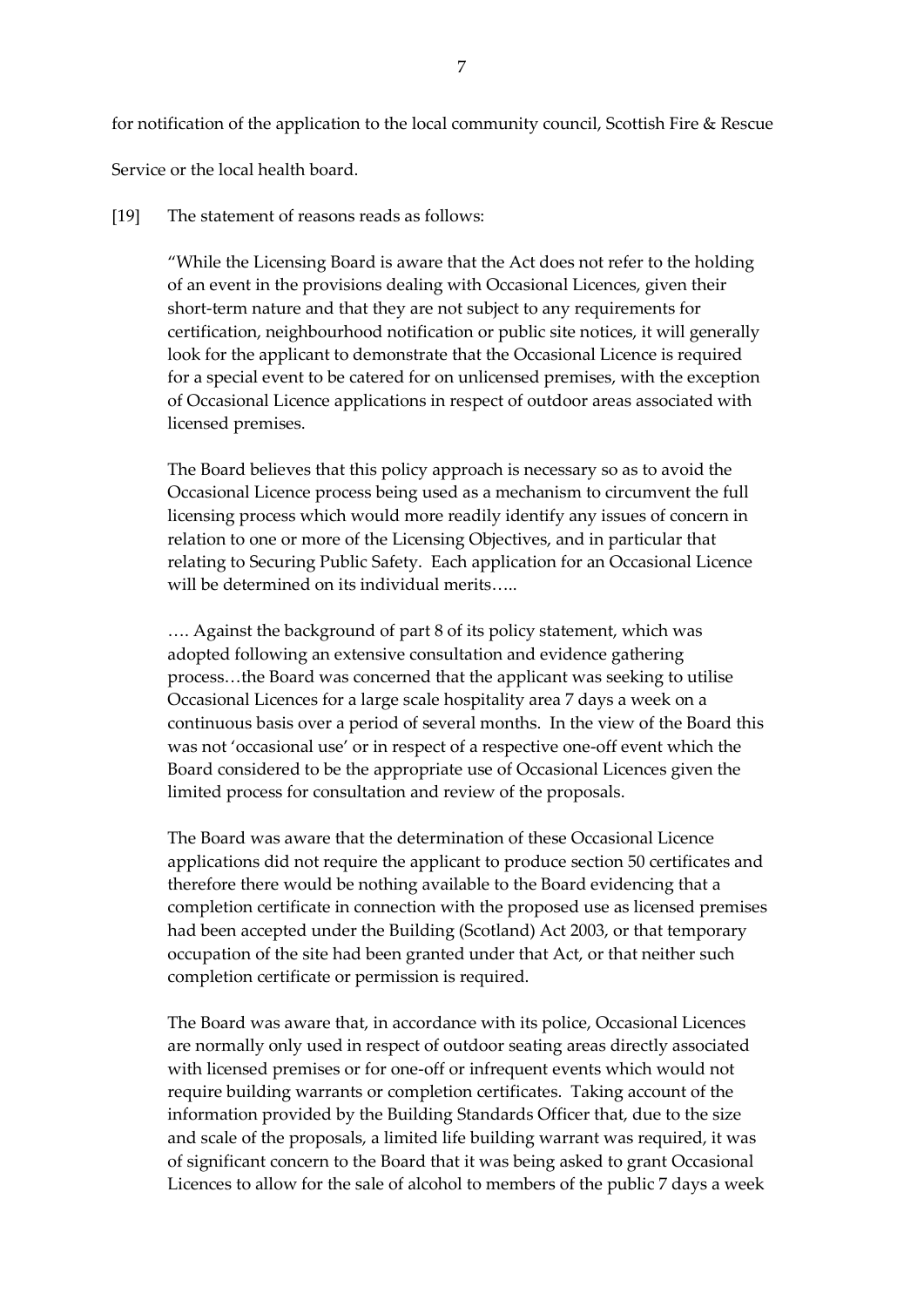over a prolonged period of time without being able to require evidence of the safety of the structures in place on the site, which included not only seating areas but two stages as shown on the layout plan submitted with applications…

The Board was aware that had the applicant submitted a Premises Licence or Provisional Premises Licence, such certification in relation to public safety would require to be produced before alcohol could be sold to members of the public at the premises. In the view of the Board, and against the background of its policy statement, the Board consider that the use of Occasional Licences was not appropriate in view of the nature, size and scale of the Festival Village and the intended continuous operation for the sale of alcohol over an extended period of time. The Board therefore considered that the granting of the applications would be inconsistent with the licensing objective of securing public safety such that the application required to be refused in terms of section 59(6)(c) of the Act.

Separately, the Board was also concerned that given the nature, size and scale of the proposal, it was being asked to grant Occasional Licences for the continuous sale of alcohol over an extended period of time without having the knowledge or comfort that the impact on the amenity and potential for public nuisance in relation to its operation in a residential area had been properly considered via the Council's Planning Department. The Board was aware that such an assessment would have been a prerequisite of a Provisional Premises Licence or Premises Licence application. Nor was the Board able to properly assess the potential impact on the local community in terms of the likelihood for public nuisance of these proposals for the sale of alcohol 7 days a week in an area capable of holding up to 300 people over a period of several months given the limited consultation associated with the Occasional Licence process. The fuller consultation process associated with a Premises Licence, a Provision Premises Licence application would have allowed the Board to make a proper assessment in relation to the experience of local residents following the operation of the Festival Village last year and therefore whether there was a likelihood of public nuisance arising from the proposed operation of the site this year. As such the Board considered that the granting of the applications would be inconsistent with the licensing objective of preventing public nuisance such that the application required to be refused in terms of section 59(6)(c) of the Act.

In the view of the Board, the decision to proceed by way of Occasional Licences was a circumvention of procedure which did not allow for a full and proper assessment of the impact of the proposals for the sale of alcohol in terms of either of the licensing objectives of securing public safety or preventing public nuisance, contrary to part 8 of its Licensing Policy Statement…Given the extent of the intended use of Occasional Licences in this particular case, the Board did not consider it appropriate to make an exception to its general policy. Given that the site had been operated last year, the Licensing Board believe that there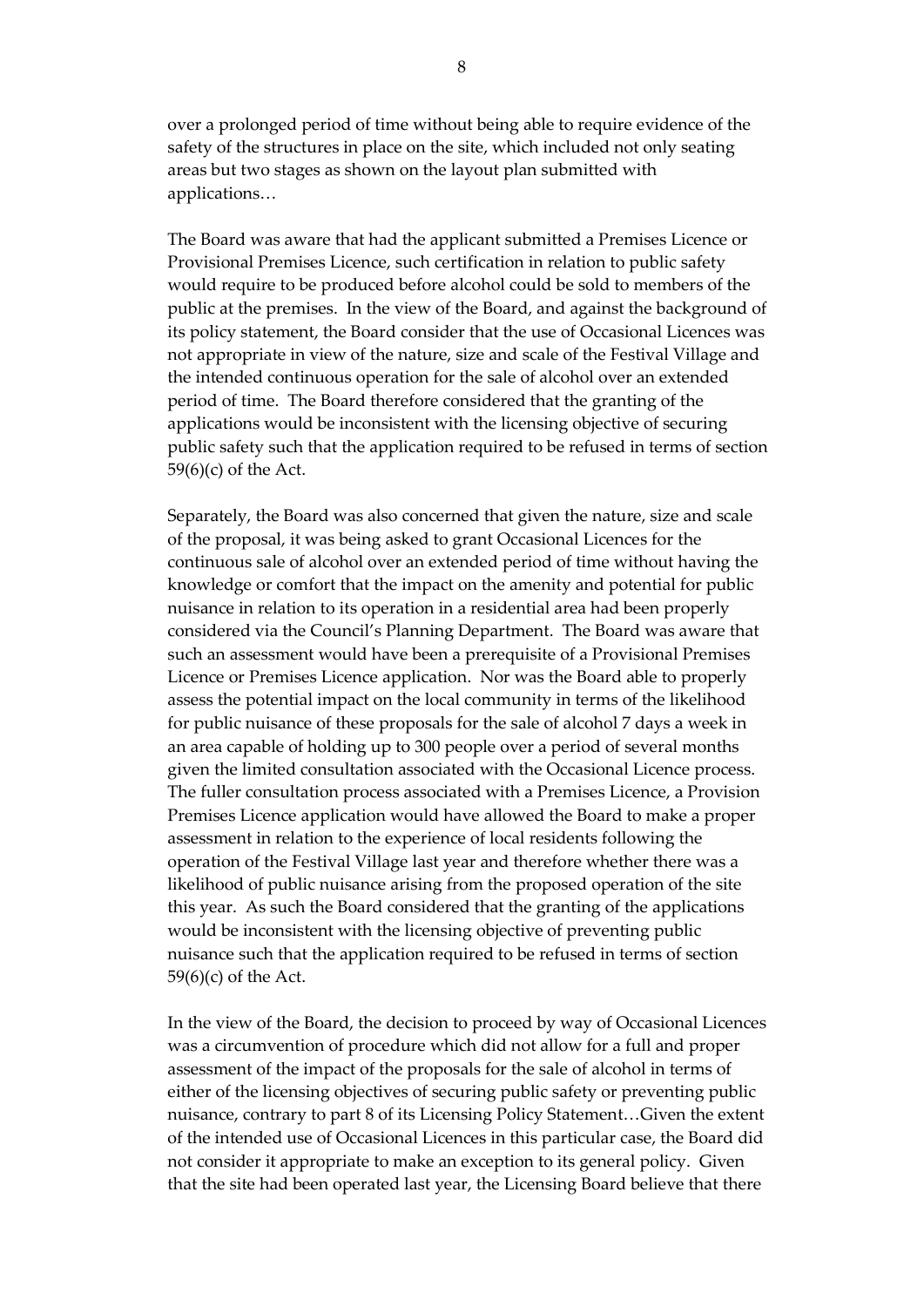had been sufficient opportunity for a Provision Premises Licence or Premises Licence application to have been submitted and that the current applications were contrary to its Policy Statement and the said licensing objectives for the reasons articulated above."

## **Scottish Government guidance**

[20] In terms of section 142 of the 2005 Act, the Scottish Government is empowered to

issue guidance to licensing boards on the carrying out of their functions. Such guidance,

approved by the Scottish Parliament on 7 March 2007, has been issued by the Scottish

Ministers. In relation to occasional licences, it states (paras 139 to 140):

"Occasional Licences are subject to mandatory national licensing conditions set out in schedule 4 to the 2005 Act. An example of where occasional licences might arise would be where a licensee wished to make provision for the sale of alcohol at a wedding reception or other social event held outwith their licensed premises. Voluntary organisations may also apply for an occasional licence authorising the sale of alcohol at an event connected with the organisation's activities. When an occasional licence is in force it will not negate the requirement for a public entertainment licence and late night catering licence issued under the Civic Government (Scotland) Act 1982 where appropriate."

## **The defender's licensing policy statement**

[21] In terms of section 6 of the 2005 Act every licensing board must publish a statement of its policy (a "licensing policy statement") with respect to the exercise of its functions under the Act. In exercising its functions under the Act, a licensing board must have regard to the relevant licensing policy statement published by it (section 6(4), 2005 Act). In relation to occasional licences, the defender's licensing policy statement states (paras 8.1 to 8.2):

"The Licensing Board considers that as Occasional Licences authorise the sale of alcohol for a period of up to 14 days without having to go through the detailed requirements associated with an application for a Premises Licence, it is appropriate to have a policy setting out the terms in which such applications will normally be granted.

While the Licensing Board is aware that the Act does not refer to the holding of an event in the provisions dealing with Occasional Licences, given their short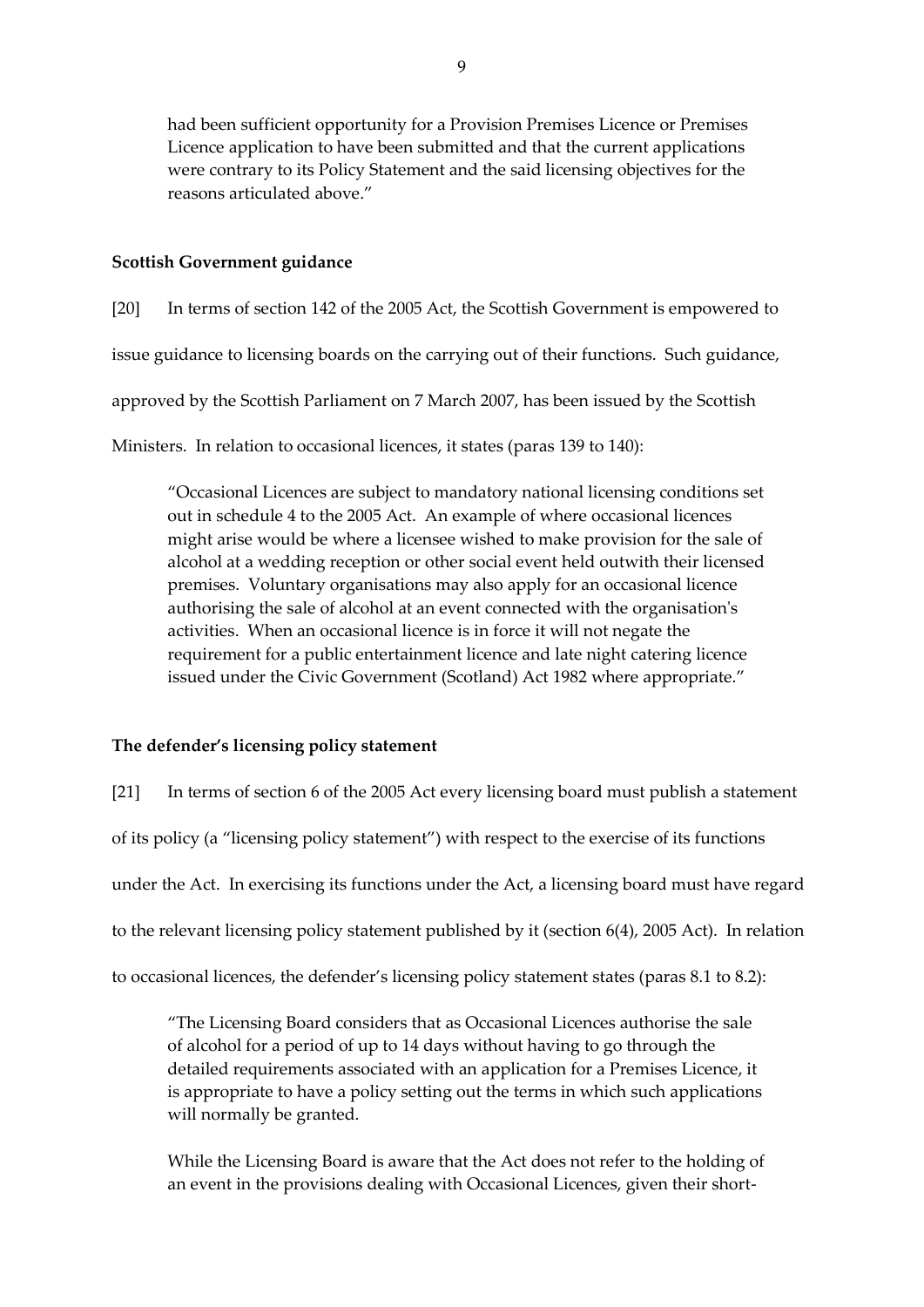term nature and that they are not subject to any requirements for certification, neighbourhood notification or public site notices, it will generally look for the applicants to demonstrate that the Occasional Licence is required for a special event to be catered for on unlicensed premises, with the exception of Occasional Licence applications in respect of outdoor areas associated with licensed premises.

The Board believes that this policy approach is necessary so as to avoid the Occasional Licence process being used as a mechanism to circumvent the full licensing process which would more readily identify any issues of concern in relation to one or more of the Licensing Objectives, and in particular that relate to Securing Public Safety. Each application for an Occasional Licence will be determined on its individual merits.

Where an application is to allow premises to trade on a regular basis prior to a Premises Licence application having been determined, the application will generally be referred to the Board for consideration in the first instance….

…. The Licensing Board will generally look for the applicant for an Occasional Licence to demonstrate that it is required for a special event, such as a birthday, anniversary party or a wedding reception. Information relating to the event will require to be detailed on the application form and the applicant may be asked to provide appropriate supporting documentation. Where the event relates to a charitable activity, the Licensing Board will require a letter from the charity stating that they are aware of the event and that they are receiving some benefit from it.

Where the application is from a voluntary organisation, the applicant will be required to demonstrate that the event is connected to the organisation's activities, for example, a fund raising dinner-dance.

Where the application for an Occasional Licence is being made in relation to a festival or event of local or national significance, the principles outlined below in relation to the Licensing Board's expectations for applications for extended hours will generally be applied…"

### **Submissions for the parties**

[22] Both parties lodged exceptionally thorough and helpful written submissions, for which I am grateful, supplemented by brief supplementary oral submissions. I shall not repeat the terms of the submissions, for the sake of brevity. I was fortunate to have the opportunity to consider those submissions, and to determine the appeals, in accordance with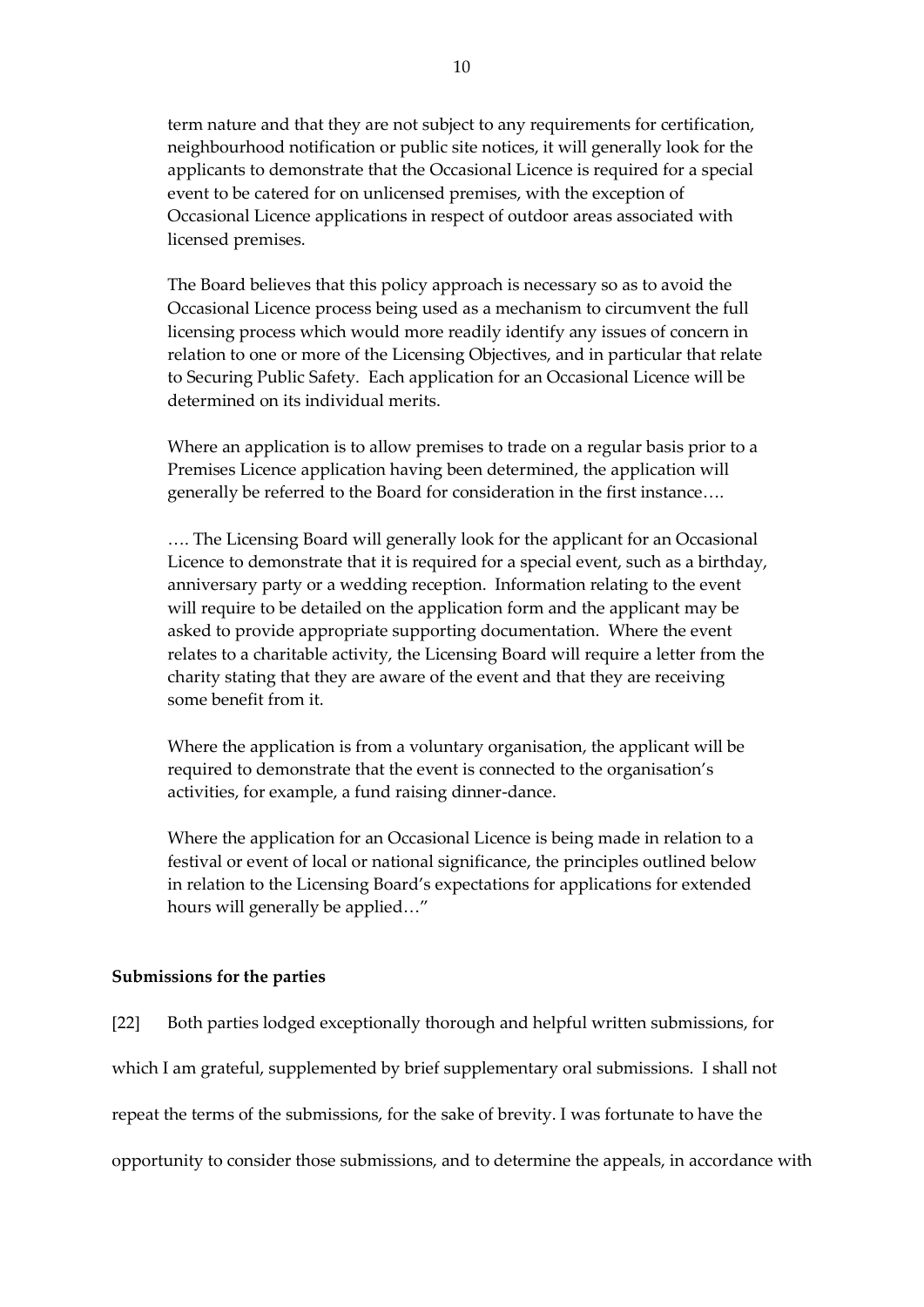an express authority granted to me by the Sheriff Principal by interlocutor dated 8 June 2021, pursuant to section 132(4) of the 2005 Act. I undertook to issue this Note as soon as possible thereafter, explaining my reasoning in more detail.

#### **Discussion**

[23] If an application for an occasional licence is competently made to a licensing board (and there is no suggestion to the contrary in this case), then it can only be refused if one or more of the statutory grounds for refusal applies (as set out in section 59(6), 2005 Act). In the present case, the application was refused purportedly on the grounds of inconsistency with the licensing objectives of (a) preventing public nuisance and (b) securing public safety.

[24] Behind every ground for refusal of a licence, there must be adequate reasons, and for those reasons there must be a proper basis in fact (*Leisure Inns (UK) Ltd* v *Perth & Kinross District Licensing Board* 1993 SLT 796, at 798I–J). Put another way, the licensing board must have adequate material before it to justify its conclusions (*BAPU Properties Ltd* v *City of Glasgow Licensing Board,* 22 February 2012, Glasgow Sheriff Court, unreported). Further, in the context of an occasional licence application, unless the board finds (on a proper factual basis) that one or more of the statutory grounds of refusal applies to the application, it must grant the application. It has no discretion to refuse to do so (s. 59(3), 2005 Act).

[25] It is also now axiomatic that the statutory licensing objectives are not, so to speak, "free-standing" (*Brightcrew Ltd* v *City of Glasgow Licensing Board* 2012 SC 67). They are qualified by the introductory reference to their being "licensing" objectives. Inconsistency with a licensing objective is inconsistency flowing from the permitting of the sale of alcohol on the premises in question. The fact that the objectives listed in section 4 of the 2005 Act are all desirable in a general sense does not empower a licensing board to insist on matters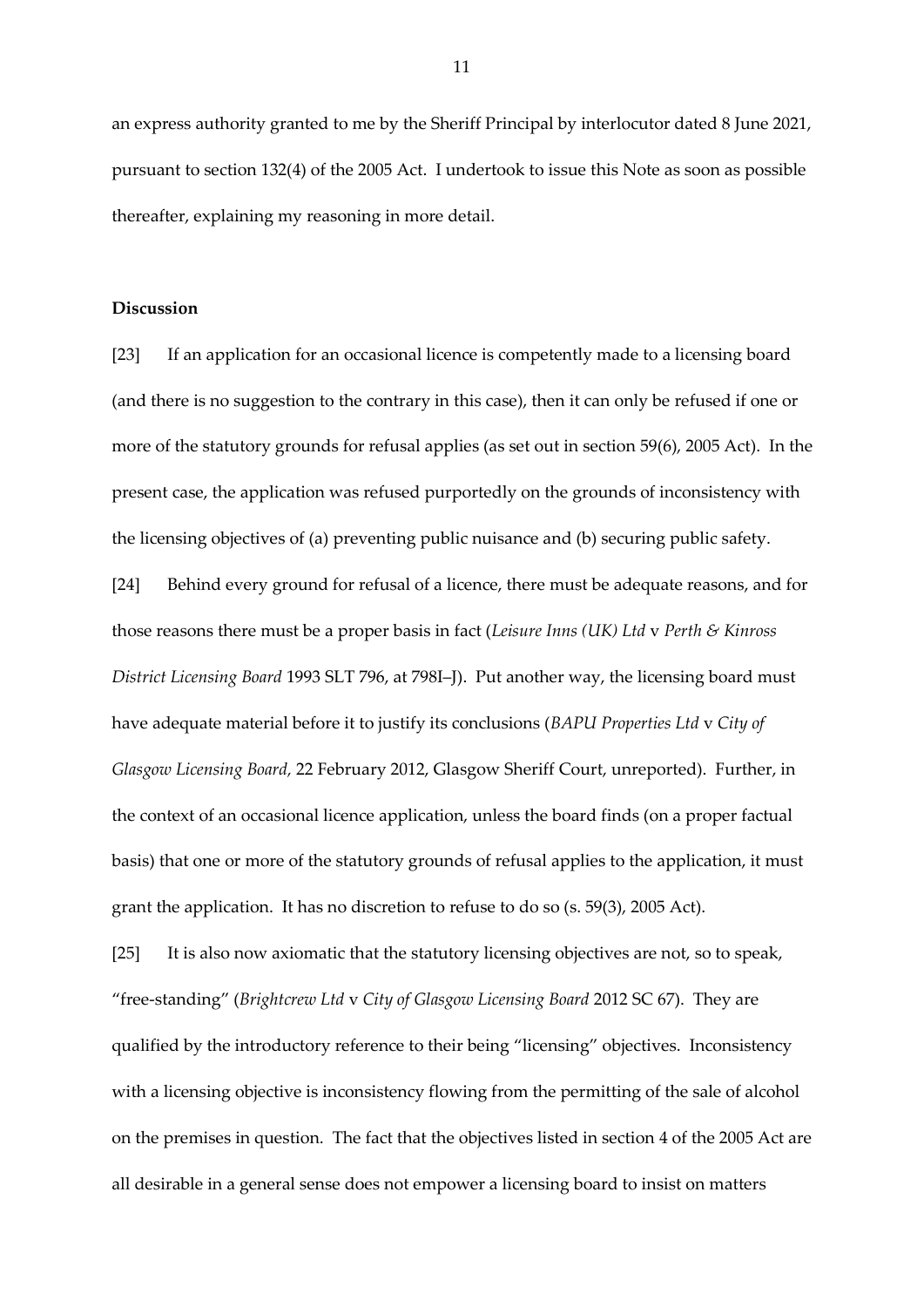which, while perhaps unquestionably desirable, are nevertheless not linked to the sale of alcohol. To do so, would be to divert a power from its proper purpose (*Brightcrew Ltd*, *supra*).

[26] Therefore, in the present, if the defender's grounds for refusal are to be defensible, there requires to be a proper evidential basis to conclude that *alcohol-related* public nuisance, or *alcohol-related* threat to public safety, may reasonably arise if the applications were granted.

### **Inconsistency with licencing objective of preventing public nuisance**

[27] Against that background, let us consider, first, the defender's decision that the grant of these occasional licence applications would be inconsistent with the licensing objective of preventing public nuisance.

[28] In my judgment, there was no factual basis for any such finding in the present case. There were no police objections and adverse comments from the LSO. On uncontradicted submissions for the pursuer, the venue had operated on the exact same basis the previous year "with no police incidents, no issues of trouble, no drunkenness, no noise complaints related to anti-social behaviour" (Report of Proceedings, 9 April 2021, submissions of pursuer's agent, pages 20–21: item 2, first inventory of productions for the defender). Indeed, in answer 8, the defender appears to expressly disavow any reliance upon previous incidents, issues or complaints. Answer 8 states:

"…The defender did not determine the applications under appeal on the basis that there were any difficulties during the pursuer's said operation of the site in  $2020$ "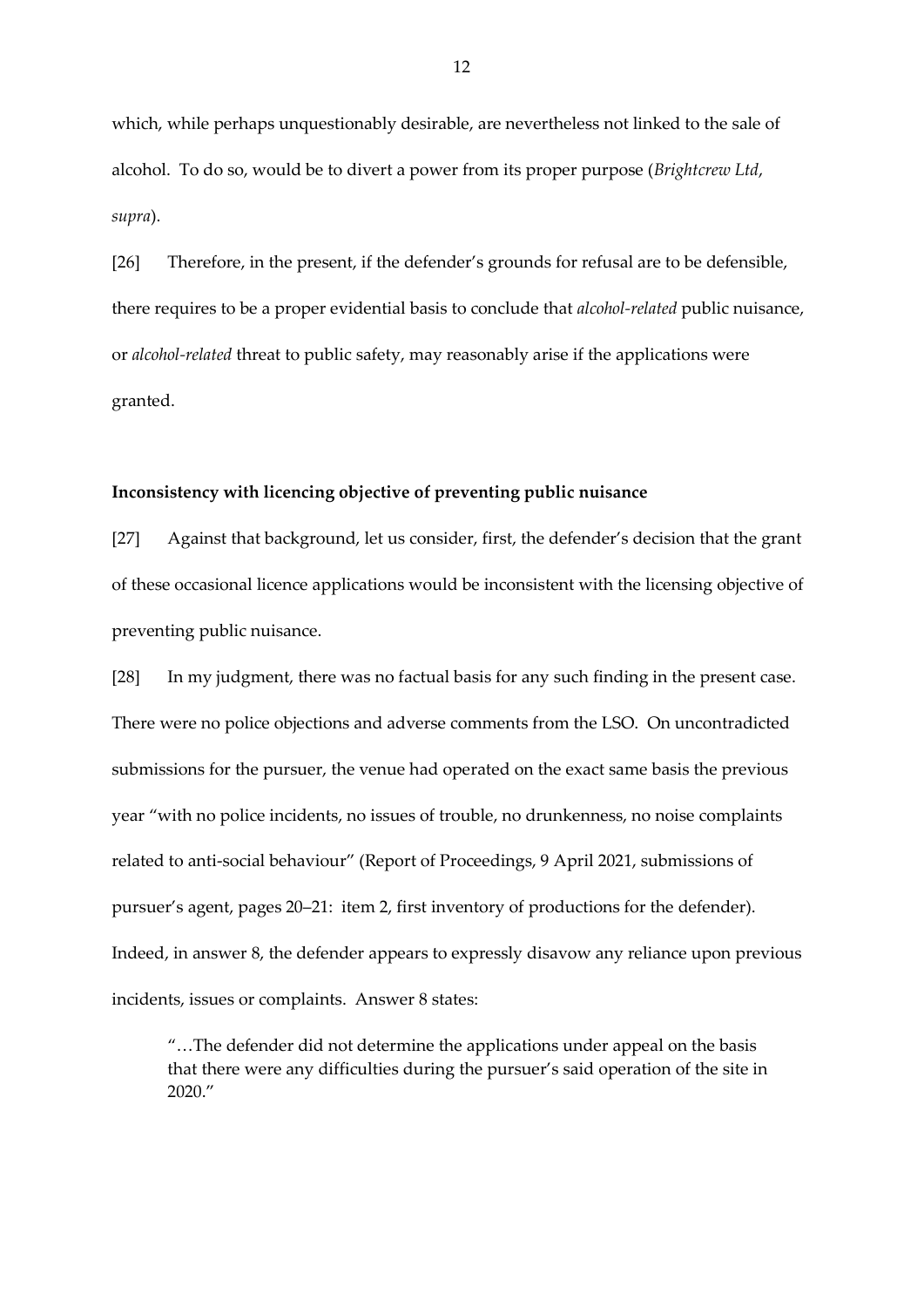[29] Therefore, on what factual basis does the defender conclude that the grant of the application would be inconsistent with the licensing objective of preventing public nuisance? There was no such evidential basis. In effect, the defender has said that if there had been the wider consultation process associated with a premises licence application, that process would have enabled the defender to make a fuller assessment in relation to the experiences of local people in relation to noise and nuisance. Therefore, it appears that it is the *absence* of information that forms the basis of the defender's conclusion that there would likely be an inconsistency with the licensing objective of preventing public nuisance.

[30] That approach is erroneous. There is no onus on an applicant to show that a threat of public nuisance (or to public safety, or the like) would not arise if the application were granted (*Din v City of Glasgow Licensing Board* 1995 SC 244). The defender's approach inverts the onus. It seeks to compel the pursuer to satisfy the board that no such threat to the public peace would arise. In so doing, it purports to found its refusal on the *absence* of supporting factual information, rather than upon the existence of any actual material.

[31] Further, the defender's approach ignores the terms of the statute which deem the intimation provisions laid down for occasional licence applications to be sufficient. It is entirely speculative on the part of the defender to presume that any wider consultation or intimation would have generated relevant adverse evidence. The defender's approach presumes that wider consultation would have provided the necessary evidence to justify a likelihood of alcohol-related nuisance. It ignores the uncontradicted submissions made for the pursuer at the hearing, it ignores the fact that the community council had been consulted, and it ignores the absence of any objection from the police or the LSO.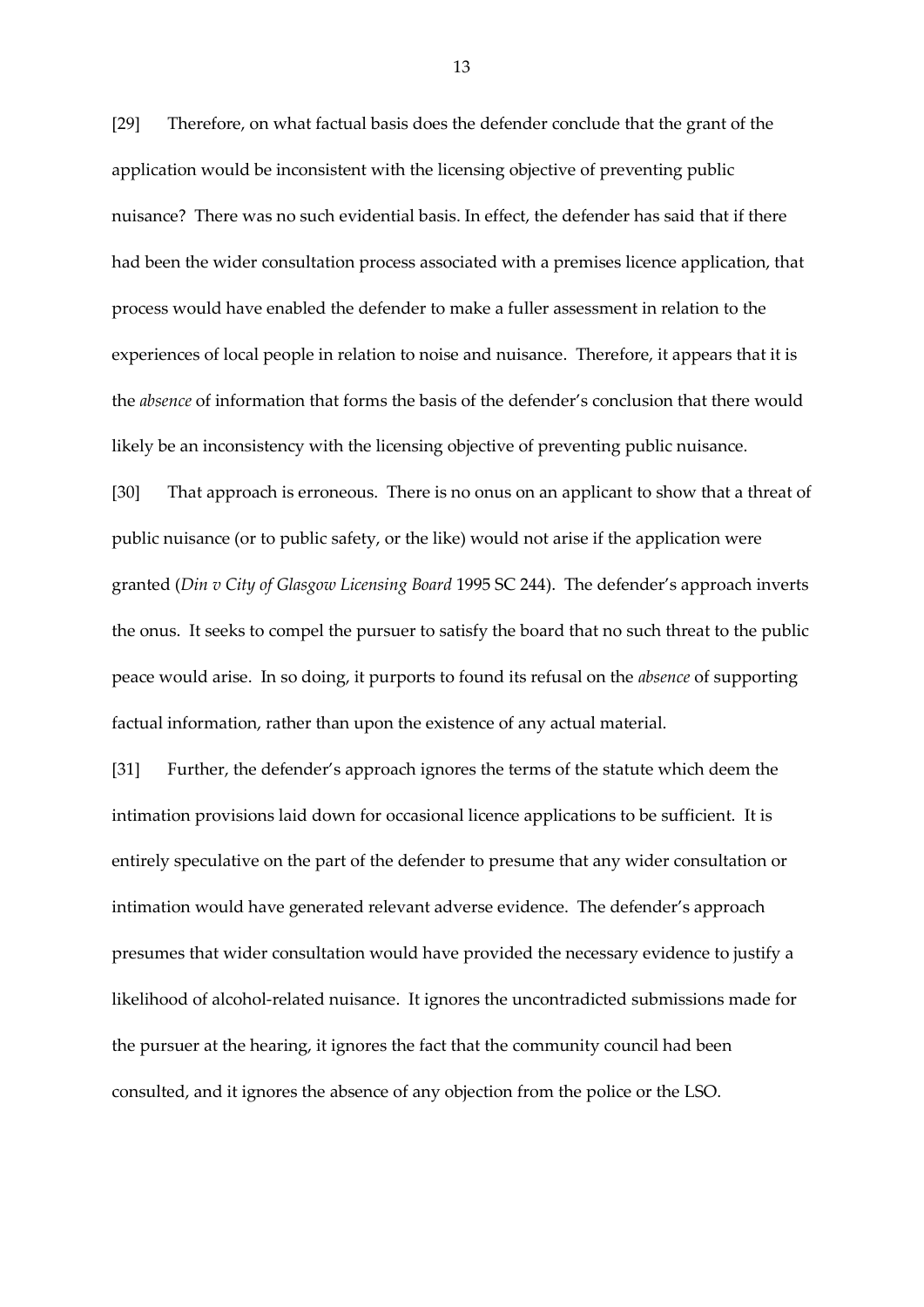# **Inconsistency with licencing objective of securing public safety**

[32] The same criticism can be directed at the defender's decision so far as it is based upon an alleged inconsistency with the licensing objective of securing public safety (s.4(1)(b), 2005 Act). Certain additional features merit comment.

[33] In the case of premises with a track record, this ground for refusal will normally be based upon previous instances of threats to public safety at the premises (e.g. *Trust Inns Ltd* v *City of Glasgow Licensing Board* 2015 SC 499). As previously explained though, such an approach is expressly disavowed by the defender in Answer 8, where it states that it did not determine the applications on the basis that there were any difficulties during the pursuer's previous operation of the site in 2020. Instead, the rationale for the refusal appears in the penultimate page of the statement of reasons. It states:

"…(a) The determination of these applications did not require the applicants to produce section 50 certificates; (b) it was contrary to its policy that occasional licences are normally used only in respect of outdoor seating areas directly associated with licensed premises or one-off or infrequent events which would not require building warrants or completion certificates and that…(c) [the defender was]…being asked to grant occasional licences for the sale of alcohol…over a prolonged period of time without being able to require evidence of the safety of the structures in place…"

[34] In my judgment, the key flaw in this reasoning is that, again, there is no actual factual basis for the conclusion that public safety might reasonably be at risk by the grant of the occasional licence applications.

[35] Firstly, the defender founds its refusal upon the lack of section 50 certificates. There is a short answer to this. The occasional licence procedure does not require the production of any such certificate and it is not open to a licensing board to impose additional requirements over and above those contained in the 2005 Act. Any required permissions (for food safety, or for the safety of structures, or the like) are dealt with by other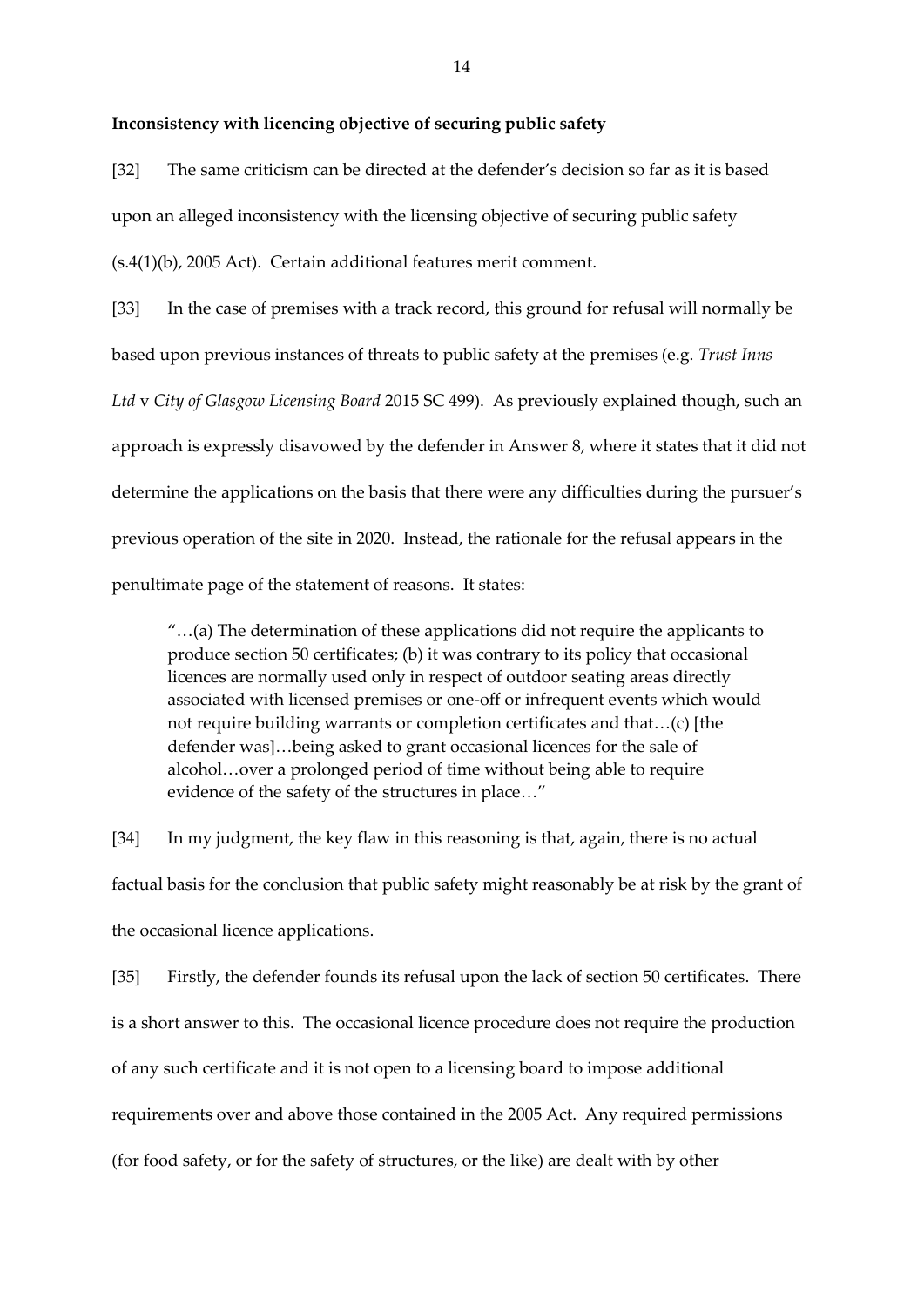enactments, such as those for the obtaining of a market operator's licence (for the supply of food) or a building warrant (for the safety of structures). Therefore, in so far as the defender's refusal is founded upon the absence of section 50 certificates, it has fallen into error by trespassing upon an area of statutory regulation reserved to a different decisionmaker under a different enactment. It has sought to impose an additional requirement over and above those contained within the 2005 Act; it has inverted the onus that applies in the context of such licence applications; and, essentially, it has founded its conclusion (that public safety may be at risk) upon an *absence* of evidence (which the pursuer was not obliged to produce anyway), rather than upon any actual evidential material.

[36] Secondly, the defender stated that the applications were contrary to its policy that occasional licences are normally used only in respect of outdoor seating areas directly associated with licensing premises, or one-off or infrequent events which would not require building warrants or completion certificates. There is no warrant under the 2005 Act for this proposed restriction in the Board's policy. The Board's policy cannot impose additional criteria to those set out in the statute. Once there is a competent application before the board under section 59, it can only be refused if one or more of the statutory grounds for refusal applies to it.

[37] Thirdly, the defender's refusal appears to be based on the logic that it was being asked to grant occasional licences for the sale of alcohol:

"… over a prolonged period of time without being able to require evidence of the safety of the structures in place." (Statement of Reasons, penultimate paragraph: item 1, first inventory for defender)

The error in this reasoning is mentioned above. The safety of structures is not a matter for a licensing board. It is not alcohol-related (per *Brightcrew Ltd*, *supra*) and it is covered by other legislation (*Northside Ltd* v *City of Glasgow Licensing Board*, 19 March 2012, unreported).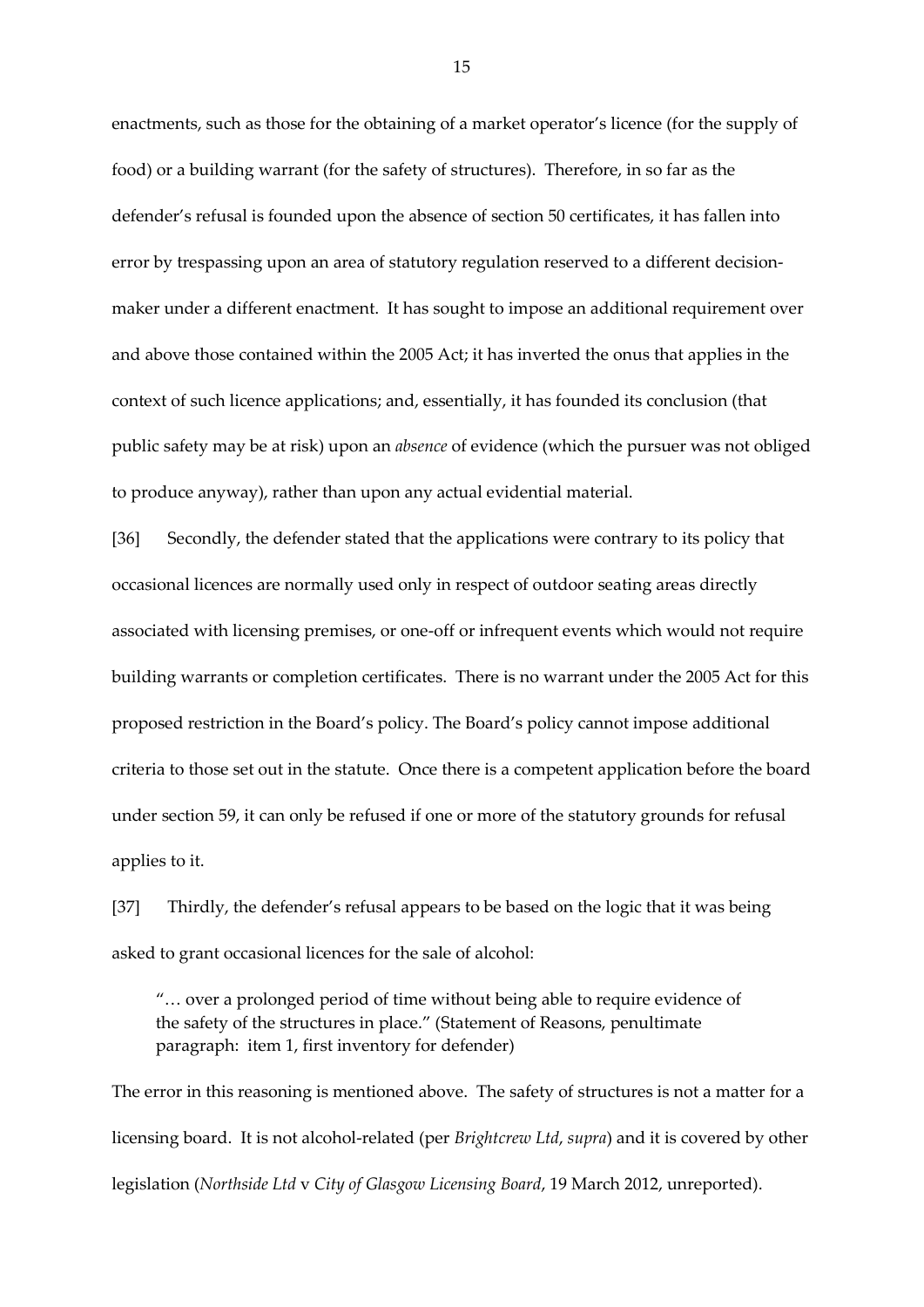Besides, the defender was aware that the site was to be operated (as it had been in the previous year) for the purpose of the sale of food and alcohol. The pursuer could not lawfully sell food at the site (a core element of the operation) without the requisite market operator's licence issued under the Civic Government (Scotland) Act 1982. Conceivably, if it was relevant, it would have been an easy matter for the defender to have made the grant of the occasional licence conditional upon the obtaining of this other statutory permit, or to have sought an undertaking from the pursuer to ensure that this separate permit was in place before trading. The amended Scottish Government Guidance published in June 2020 states:

"Boards will need to consider the individual circumstances of each application and, where appropriate, consider whether conditions may be attached to ensure the licensing objectives can be met."

[38] For the foregoing reasons in my judgment the defender has fallen into error because there is no proper, relevant factual basis for its conclusion that the grant of these occasional licence applications would be inconsistent with either of the stated licensing objectives. Absent such evidential material, the defender had no discretion but to grant the applications.

## **Failure to provide adequate reasons**

[39] Separately, the defender has erred in that it has failed to provide proper and intelligible reasons for its decision. The classic test for the sufficiency of reasons appears in *Wordie Property Ltd* v *Secretary of State for Scotland* 1984 SLT 345 (at 348) per the Lord President (Emslie):

"…All that requires to be said is that, in order to comply with the statutory duty imposed upon him, the Secretary of State must give proper and adequate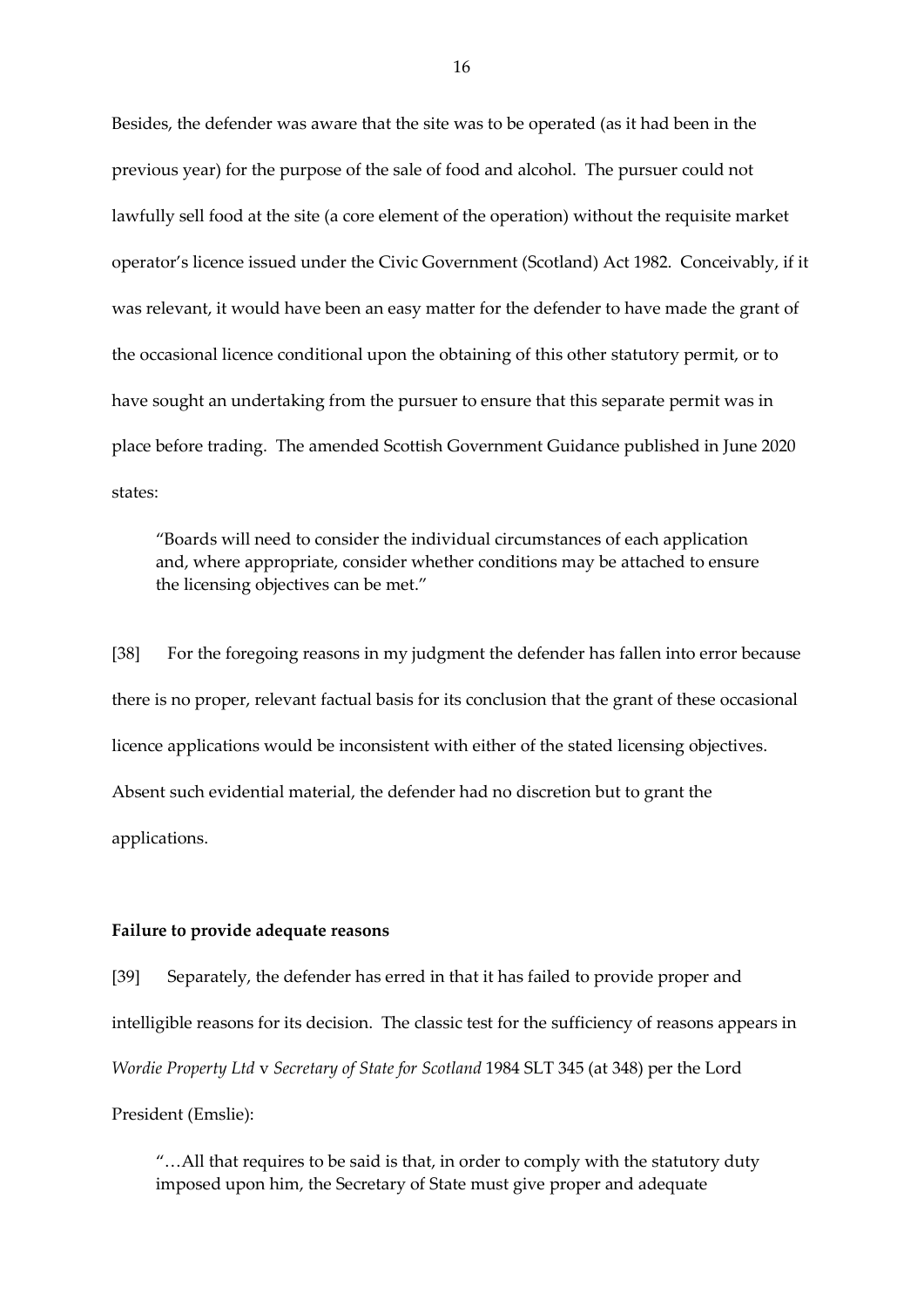reasons for his decision which deal with the substantial questions in issue in an intelligible way. The decision must, in short, leave the informed reader and the court in no real and substantial doubt as to what the reasons for it were and what were the material considerations which were taken into account in reaching it."

Though *Wordie* was a planning case, the test has been accepted as being applicable to licensing cases (*Leisure Inns (UK) Ltd* v *Perth & Kinross District Licensing Board*, *supra*, p. 798C). The decision in *Leisure Inns* is instructive on this point. In that case, the licensing board had refused an application for the provisional grant of a public house licence on the ground *inter alia* of "there being the strong possibility that the use of the premises as a public house would have a detrimental effect on the amenity of the four [neighbouring] dwelling houses". Although not explicitly stated in the board's written seasons, in the course of the subsequent appeal proceedings the board sought to explain that the supposed "detrimental effect on amenity" was, in fact, noise. Pausing there, it will be observed that, in the present case, there is no clarity as to the nature of the alleged threat to "public safety" or what form the apprehended "public nuisance" is said to take. In *Leisure Inns*, the Inner House noted that the licensing board had given no indication in its reasons as to the circumstances in which it was apprehended that the supposed noise would occur. The Lord Justice-Clerk (Ross) asked (p.798J–K):

"How long was the noise to continue? With what frequency was such noise to be experienced? At what time of the day or night was it apprehended that this noise would occur? What degree of noise was anticipated?"

The Lord Justice-Clerk's rhetorical questions illustrate the nature of the factual material that ought to have been available if the board's conclusion was to be justified. Likewise, in the present case, the defender's statement of reasons gives no insight as to whether the supposed "public nuisance" was noise, smell, drunkenness, alcohol-induced violence, or any number of other anti-social behaviours. Likewise, the defender's statement of reasons give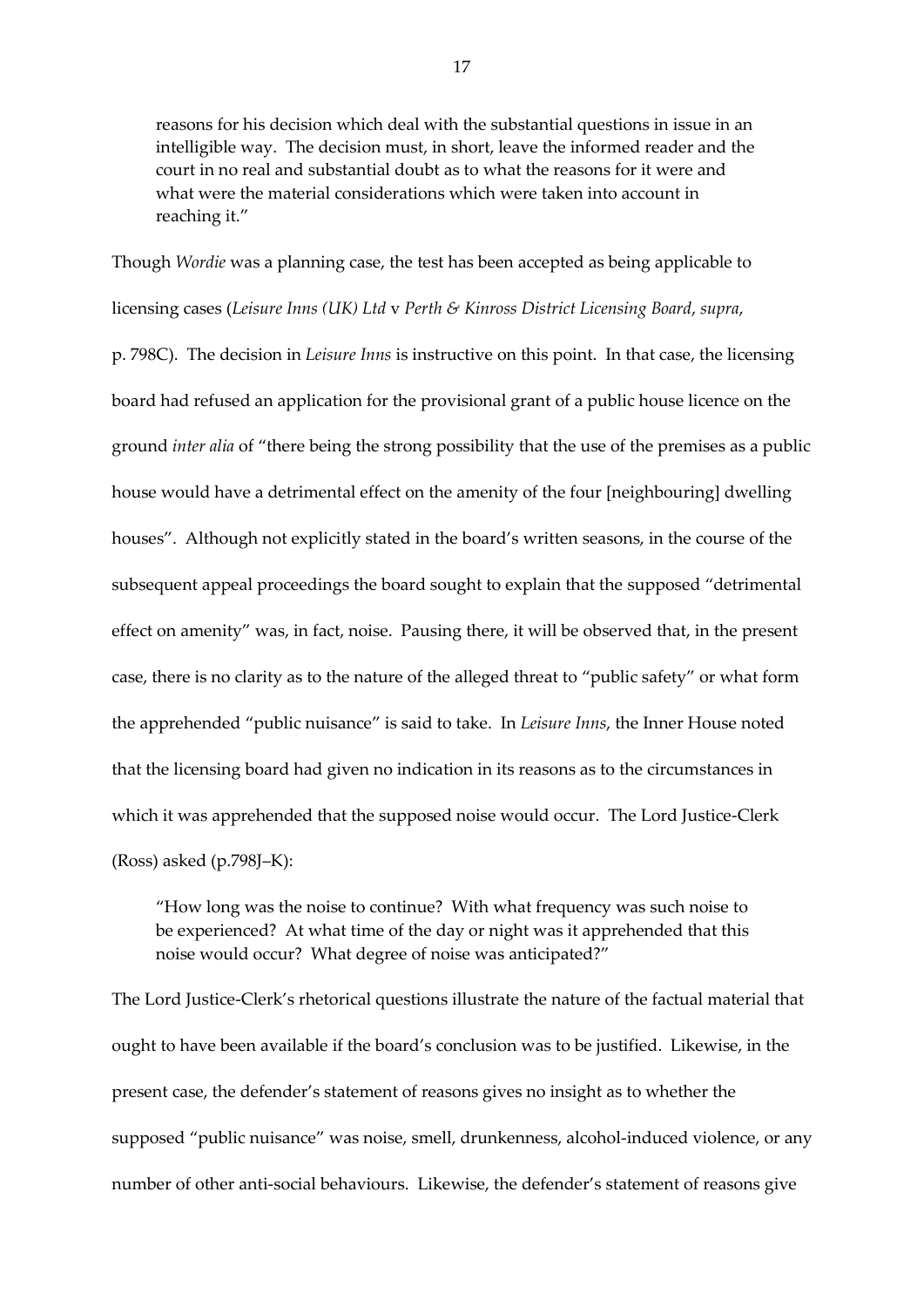no insight as to the nature of the supposed threat to public safety. For example, did it relate to the likely collapse of roof coverings? Or the apprehended collapse of the raised stage area? Or did it relate to poor hygiene at the food stalls? Or at the portaloos? Or was it thought that there might be drunken brawls? If any of these applied, what weight did the defender place on the lack of objection from the police or the LSO?

[40] In short, the defender's reasons fail adequately to disclose what the apprehended "public nuisance" or threat to "public safety" actually was, beyond some general feeling of unease at the absence of the fuller and wider information that might have been available if this application had been presented as a full premises licence application. So, all that the defender points to is an absence of information (notwithstanding that no such evidence required to be produced anyway).

#### **Circumvention of procedure?**

[41] The only discernible basis for the defender's refusal of the applications appears to be that, in its view, given the aggregate length of the pursuer's venture, this should have proceeded by way of a premises licence application, and that the occasional licence applications were not "appropriate", and that they constituted "a circumvention of procedure" or abuse of process. The defender states (in its written reasons) that the pursuer's occasional licence applications were:

"… a circumvention of procedure which did not allow for a full and proper assessment of the impact of the proposals for the sale of alcohol in terms of either the licensing objectives of securing public safety or preventing public nuisance."

[42] I confess to having had some initial sympathy with the licensing board on this issue. However, the difficulty for the defender is that "circumvention of procedure", or perceived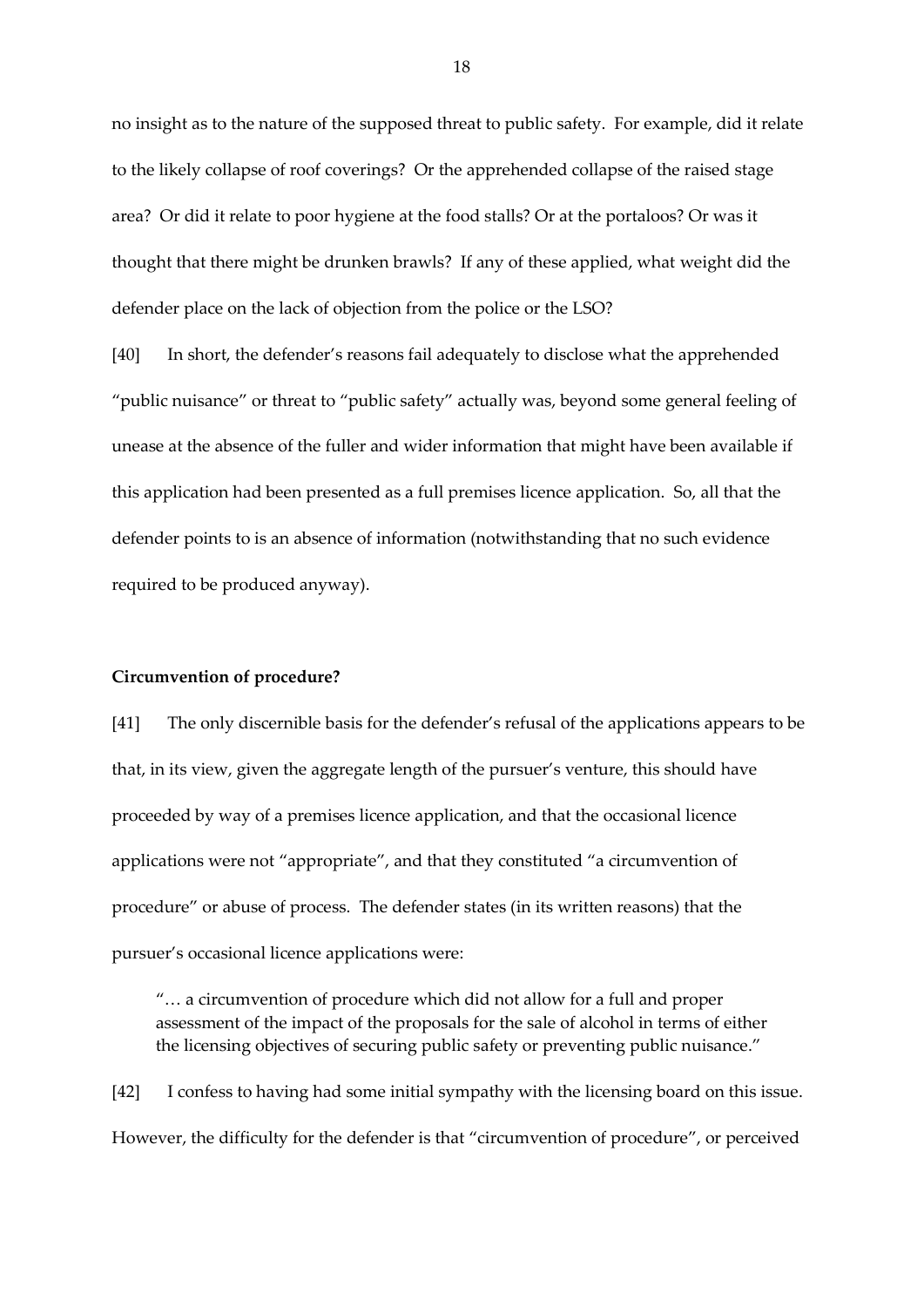abuse of process, is not one of the grounds for refusal permitted by statute. The defender's whole decision-making process has been skewed by this error of law.

#### **What is an "occasional" licence?**

[43] Specifically, it was the defender's position that an occasional licence application is appropriate only for "an event" that is "occasional" in nature. The defender undertook a contextual analysis of the 2005 Act, whereby the purpose and duration of an occasional licence was contrasted with the purpose and duration of a premises licence, provisional premises licence, and temporary premises licence. Viewed in context, the defender argued cogently that the premises licence, being indefinite, and having regard to its procedural requirements, was envisaged by the Scottish Parliament to be appropriate for premises of some permanency, where the sale of alcohol was intended to be a consistent activity. In contrast, it was said that the occasional licence, being for only a maximum of 14 days and having regard to its far less onerous procedural requirements, was envisaged by Parliament to be appropriate for premises where the sale of alcohol would be for a materially shorter period. This analysis was said to explain why the requirements for occasional licence applications have been described as being "lighter touch" (Scottish Government Guidance dated 18 June 2020: Coronavirus (COVID-19): Licensing (Scotland) Act 2005, section 142). The distinction was said to reflect a balance of risk against administrative requirement: it would be disproportionate to impose the full statutory requirements on one-off or shortterm occasions. The risks associated with the sale of alcohol on such occasions are limited by virtue of the short operational time-scale involved. For that reason, it was said, occasional licences are not subject to the same scrutiny as full premises licences. However,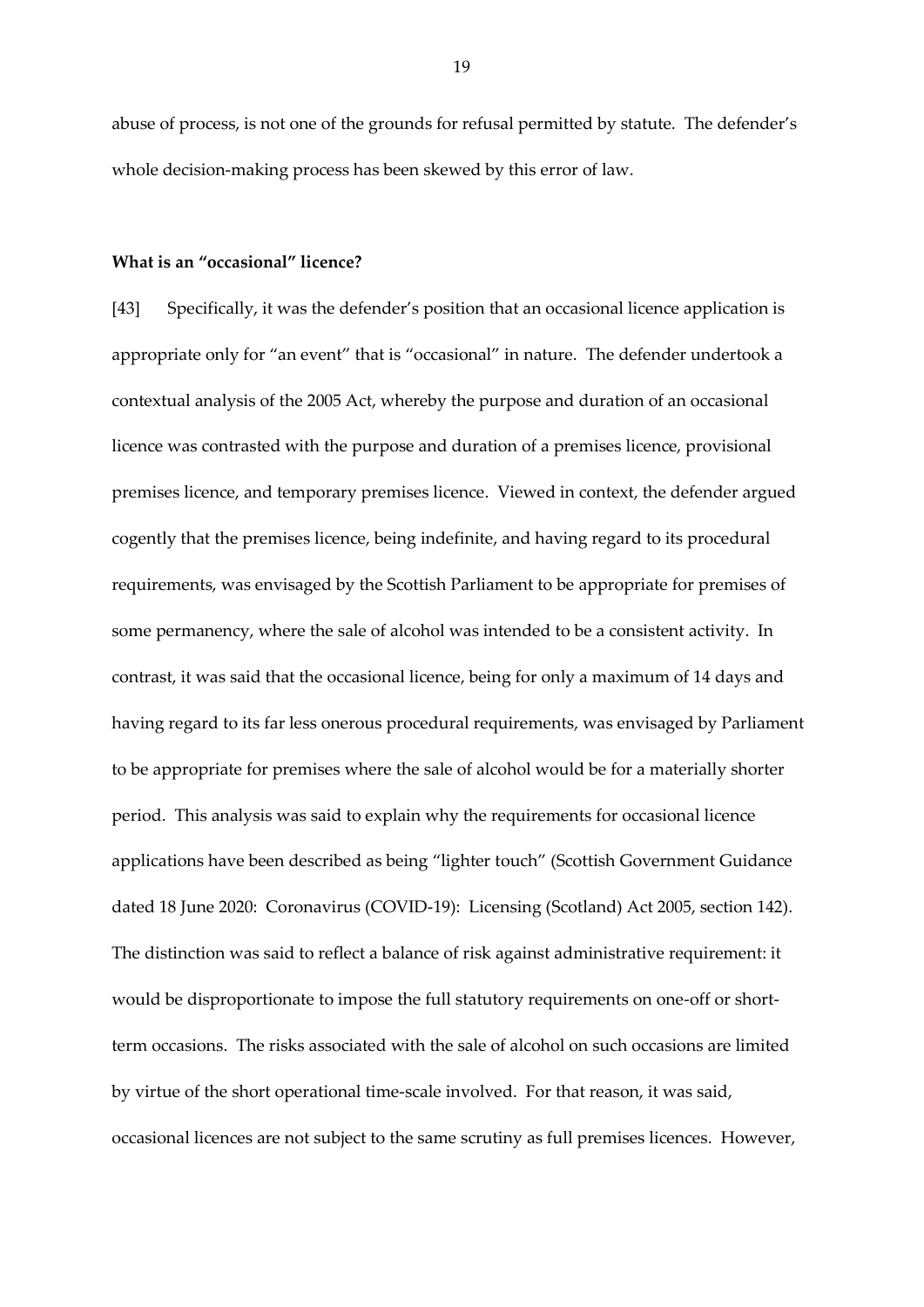the longer the premises are open and trading, the greater the justification for more intense scrutiny of the circumstances in which the alcohol is sold.

[44] According to the defender's attractive argument, the licence sought was not for any "occasion" or "special event", such as a birthday, anniversary party or a wedding reception (City of Glasgow Licensing Board's Licensing Policy Statement  $(4<sup>th</sup>$ ed.), November 2018, paras 8.1 & 8.2; Scottish Ministers' Guidance, Part 5, para 139). There was no "event" or "occasion", other than one of the pursuer's own invention.

[45] Besides, the consecutive occasional licence applications were intended to run at least from to 26 April to 4 August 2021 (that is, for 101 days), which was nearly double the duration of the preceding year's iteration of the same alleged "event". In those circumstances, the defender argued that the occasional licence applications were not truly "occasional" but were, in effect, "an abuse" (defender's written submissions, para 7.5; defender's reply, para 2).

[46] The defender's argument has a *prima facie* attraction. Nevertheless, I have concluded that the pursuer's analysis is to be preferred for the following reasons.

[47] Firstly, there is no definition of "occasional licence" in the 2005 Act. Specifically, there is no requirement in the statute for an occasional licence to be in respect of only a "oneoff" or "special" occasion or event. There is also no requirement in the Act for the licensed area to be adjacent to or associated with licensed premises held by the applicant.

[48] Secondly, the current statutory wording in respect of occasional licence applications can usefully be contrasted with its statutory predecessor. Section 33 of the Licensing (Scotland) Act 1976 allowed a licensing board to grant an occasional licence authorising the sale of alcohol: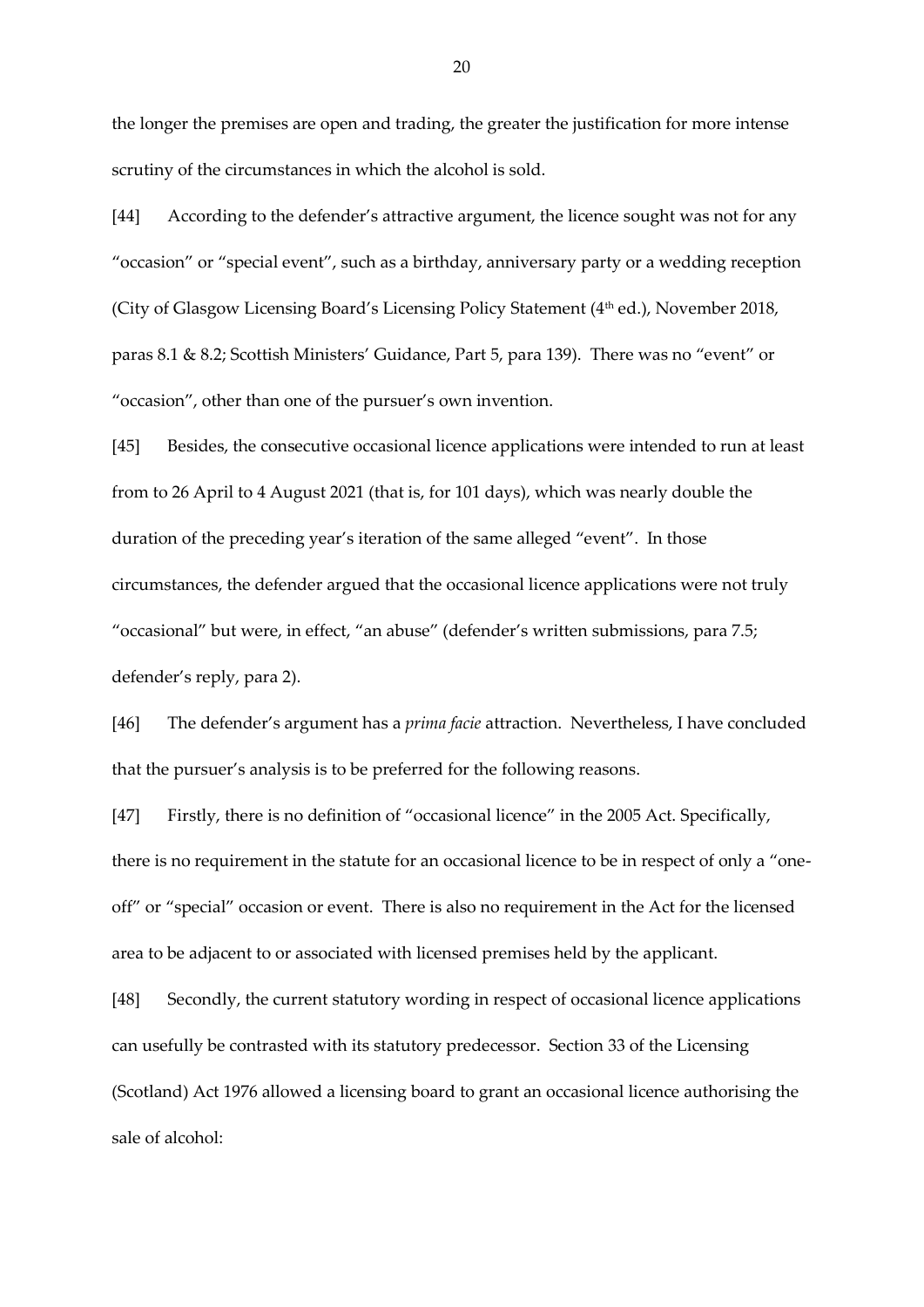"in the course of catering for *an event* [my emphasis] taking place out with the licensed premises…"

The current provision is materially different. It makes no reference to "an event". This nowrepealed wording may point to the source of the defender's assertion and belief that an occasional licence should be limited to some sort of one-off "event" or occasion. It might reasonably be inferred, from the removal of the concept of "an event" in the present incarnation of the occasional licence provision, that Parliament's intention was to broaden the circumstances in which such applications might be made and granted.

[49] Thirdly, the only Scottish authority bearing upon the issue is a decision of Lord Osborne in *Hollywood Bowl (Scotland) Ltd* v *Horsburgh* 1993 SLT 241. It related to the (now-repealed) predecessor provision in section 33 of the 1976 Act. A company had applied for an entertainment licence in respect of premises; the application was objected to; the board granted the application; the objectors appealed to the sheriff. The effect of the objectors' appeal was to suspend the entertainment licence. However, prior to the appeal hearing, the applicant made a separate application for an occasional licence for permission to sell alcohol at the premises as an adjunct to catering for "an event" at the premises. The supposed "event" was said to be a "high score bowling competition". The occasional licence application was granted.

[50] Having been outmanoeuvred, the objectors presented a petition for judicial review to the Court of Session seeking suspension *ad interim* and reduction of the board's decision to grant the occasional licence on the basis that it was an abuse of process. The petition was refused. The Lord Ordinary was satisfied that the "high score bowling competition" was "an event" within the premises. More significantly, the *Hollywood Bowl* decision scotches the notion, also articulated in the present case, that the seeking and obtaining of an occasional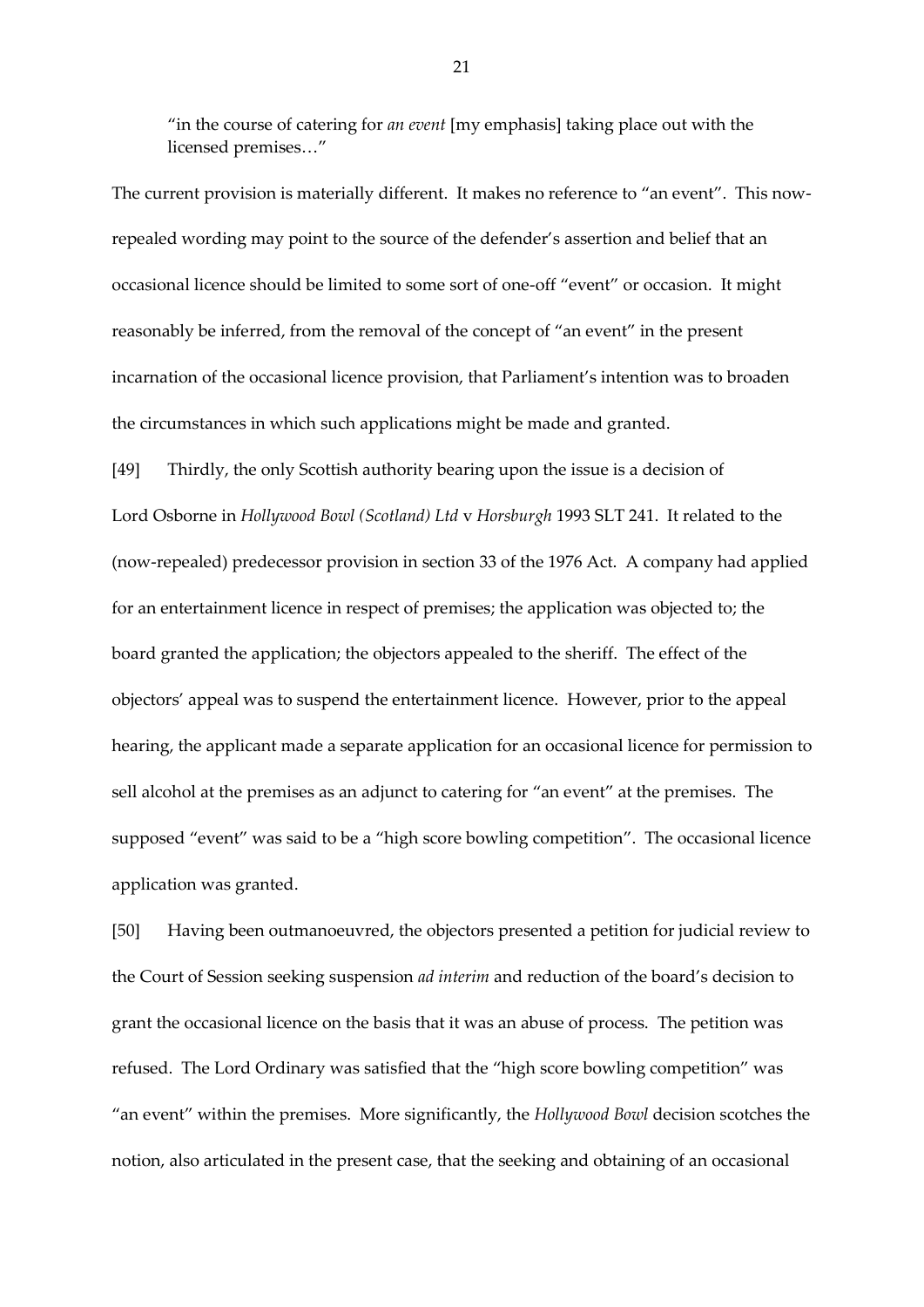licence, in circumstances where a different licence application is pending (or precluded), is somehow characterised as a circumvention of procedure or abuse of process. It is not. Lord Osborne opined that "in a superficial sense" the grant of the occasional licence application "may perhaps be thought to involve the circumventing" of the terms of the 1976 Act, but he opined that if one considers the whole circumstances of the two applications "the realities did not bear out that impression". He stated:

"The fact of the matter is that the entertainment licence, if effective, would confer the right to sell by retail or supply alcoholic liquor to persons frequenting the premises for consumption on the premises as an ancillary to the entertainment provided…The occasional licence, on the other hand, permits the holder to sell alcoholic liquor only during the hours and period permitted by it, in the course of catering for an event, in this case the high score bowling competition, taking place outwith the licensed premises…and …on the particular conditions attaching to that grant, which are plainly different from those which would apply to the operative entertainment licence. In my opinion, these two rights or privileges are of a markedly different character and the availability of one cannot properly be seen as, in any real sense, a substitute for the other…"

[51] In the present case, I also conclude that it is only in a superficial sense that the pursuer's occasional licence applications may be said to involve the circumventing of the legislative requirements for obtaining a premises licence. The two rights or privileges are "of a markedly different character". The availability of one cannot properly be seen, in any real sense, as substitute for the other.

[52] Fourthly, absent any Scottish authority directly in point, I draw some comfort from two English decisions, both at first instance, from eminent judges who have wrestled with the same thorny issue. Obviously, neither of these decisions is binding upon me, and they relate to different legislation, but the logic of the analysis is persuasive.

[53] In *R* v *Bow Street Stipendiary Magistrate ex parte Commissioner of Police of the Metropolis* [1984] 1 WLR 93, a licensee forgot to apply for renewal of a licence prior to its expiry in April 1982. The following month, police officers found customers drinking at the unlicensed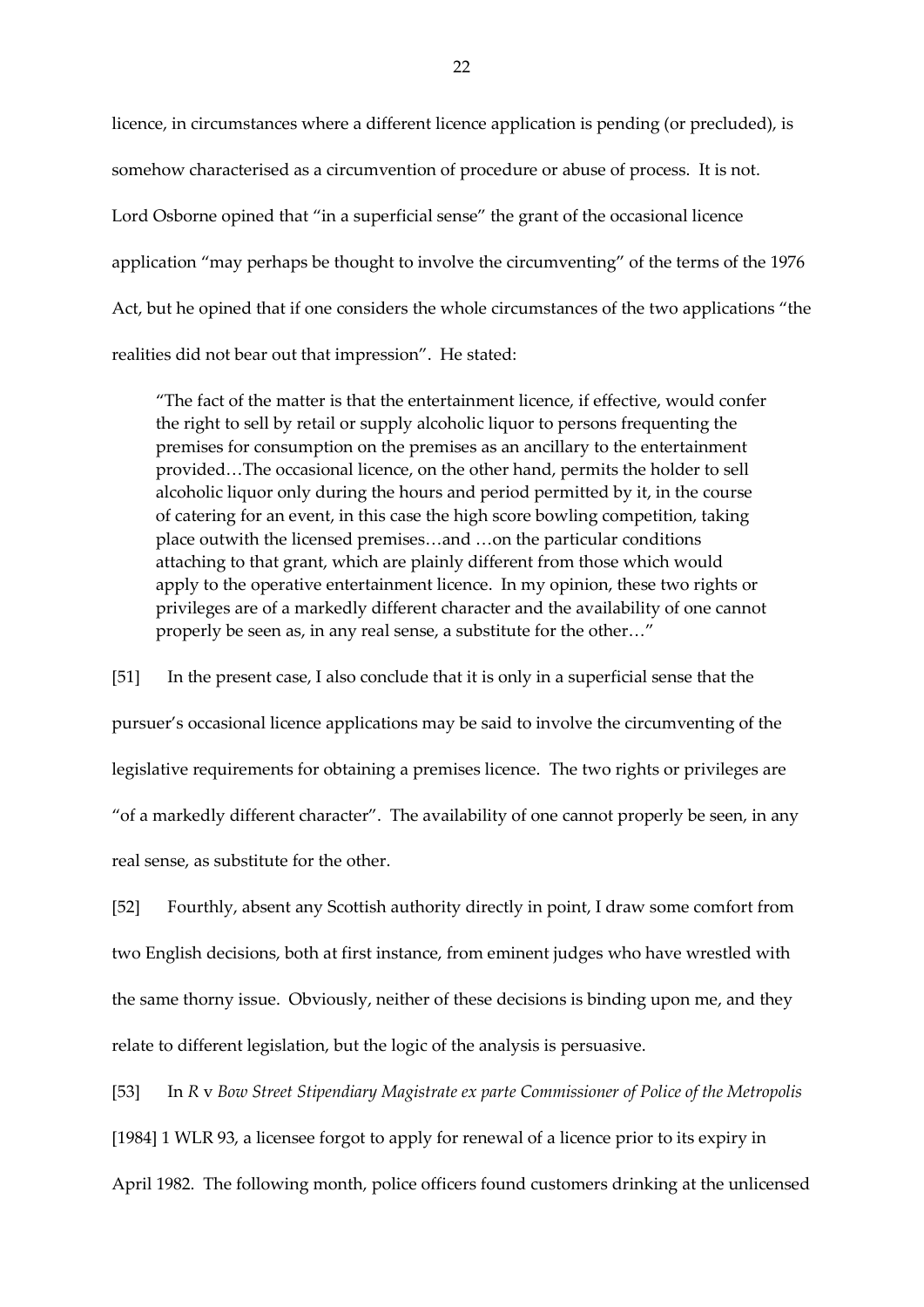premises; they informed the licensee that he was breaking the law; the licensee took immediate steps to apply for a renewal of the licence at the next licensing session (to be held in July 1982); and, in order to enable him to sell liquor legally at the premises during the intervening period, he sought, and was granted, two occasional licences covering consecutive periods up to the date of the next licensing session. The police commissioner sought judicial review of the magistrate's decision, arguing that it was wrong in law. Glidewell J, concluded that the magistrate had been quite entitled to grant the application for the occasional licences, and refused the judicial review application. In his judgment, there was "no doubt at all" that "in the vast majority of cases" an occasional licence is granted for the sale of alcohol "at or on the occasion of some event or function, such as a sporting event, a festival, a dance or a dinner". The "event or function" may take place on one day only or it may extend over a number of days. However, he observed that:

"[w]hat I have to decide is whether the words are restricted in their meaning to events or functions, or whether the words have a somewhat wider meaning."

[54] For the police commissioner, it was contended that "occasional" meant referable to an occasion of some sort, which, in effect, meant an "event or function".

[55] For the licensee, it was submitted that the word "occasional" had "a wider meaning", and meant "the circumstances which give rise to the need for the grant of a licence", or, more shortly, "the reason."

[56] The learned judge found it helpful to go to the dictionary definition where he noted that the second main definition of the word "occasion" (in the Shorter Oxford English Dictionary) was a "necessity or need arising from a juncture of circumstances"; that the third meaning was "a juncture of circumstances"; and that the fourth meaning was "an event, incident, circumstance". Glidewell, J concluded that the word "occasion" was to be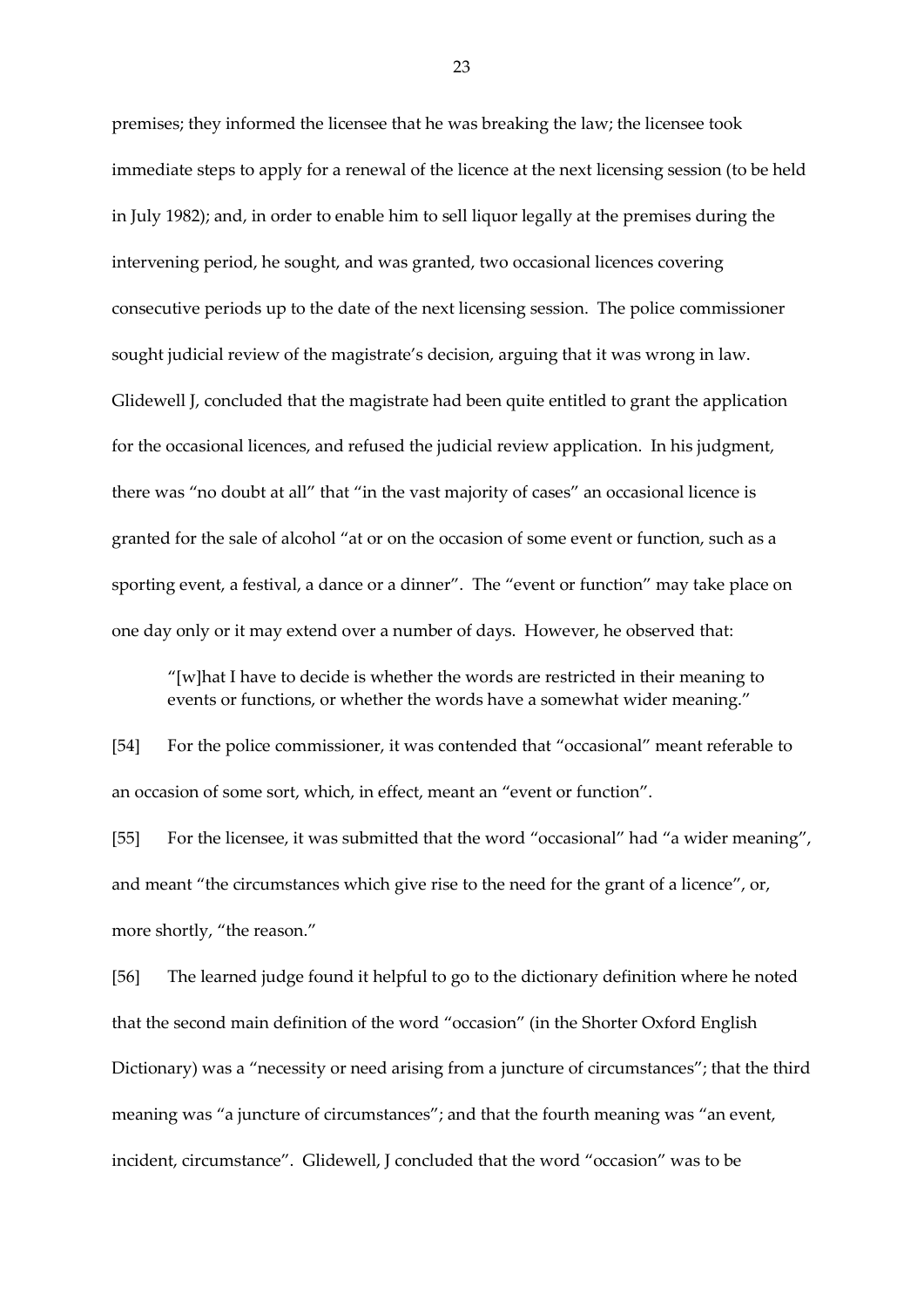interpreted as meaning the circumstances which give rise to the need, or the alleged need, for the sale of alcohol at the premises. In the *Bow Street Stipendiary Magistrate* case, the "occasion" was merely the applicant's failure to apply for the renewal of the permanent licence at the proper time, having forgotten to do so. That circumstance was enough to entitle the licensee to apply for and obtain an occasional licence. The language used by Parliament was "wide enough to cover that situation".

[57] The decision in *R* v *Bow Street Stipendiary Magistrate*, *supra* was followed in *Rindberg Holding Co Ltd* v *The Newcastle Upon Tyne Justices* [2004] EWHC 1903 (admin). The Court of Appeal had quashed the grant of a so-called "special removal licence" for premises known as the Gresham Hotel. No stay was sought in respect of the Court of Appeal judgment, with the result that the Gresham Hotel lacked a licence necessary for its operation, unless and until a new "special removal licence", or some other licence, was granted on a fresh application. In anticipation of this adverse Court of Appeal decision, and in order to avoid the effects of the imminent closure of the Gresham Hotel, the owner applied for a series of consecutive occasional licences. It did not disclose this fact to the Court of Appeal when it was handing down its judgment quashing the special removal licence. The three consecutive occasional licences were granted. An objector challenged the grant of the occasional licences as "an abuse of process". In this sense, the *Rindberg* case has certain similarities with *Hollywood Bowl*.

[58] Richards J refused the objector's judicial review application. He concluded that it had been neither improper nor an abuse of process for the owner to seek and obtain occasional licences, notwithstanding the Court of Appeal judgment quashing the grant of the separate special removal licence. He concluded that: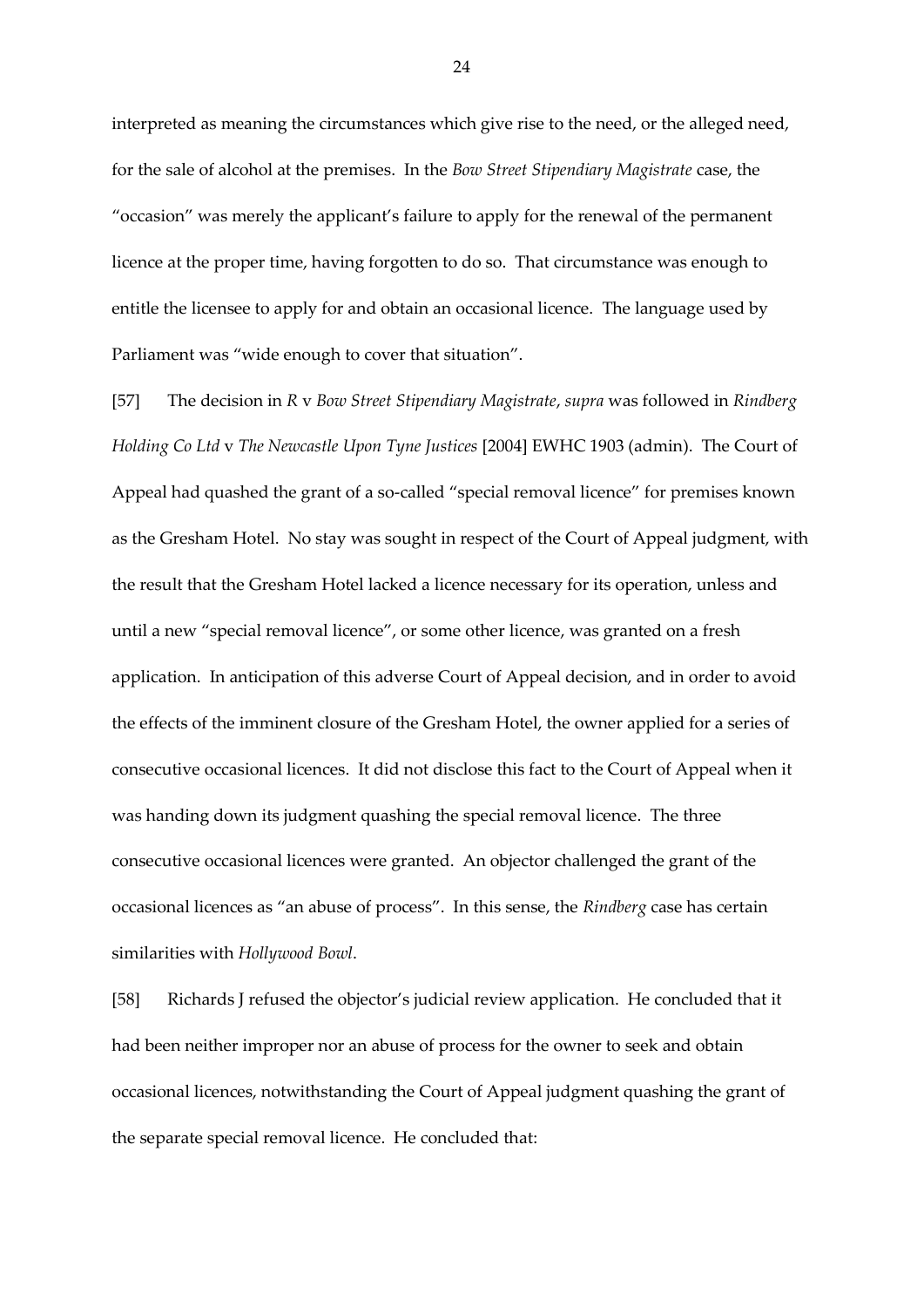"It had been perfectly legitimate for [the owner] to look for alternative means of continuing to trade lawfully… The application for occasional licences had been premised on the Court of Appeal's decision, rather than antagonistic to it. It had looked to the future and how to deal with the consequences of the judgment…" (paras H9 & H11).

[59] The next question was whether the grant of the licences had otherwise been contrary

to the scheme of the legislation. Richards J concluded it was not. He stated:

"…The grant of an occasional licence in circumstances of this kind was not contrary to the policy and scheme of the 1964 Act. The width of the discretion conferred on magistrates…was emphasised by Glidewell J in *R* v *Bow Street Stipendiary Magistrate ex parte Commissioner of Police of the Metropolis* [1983] 2 All ER 915. He held that the occasion in respect of which a licence may be granted under that section was not limited to special events or functions but referred to the circumstances which give rise to the sale of intoxicating liquor at premises other than those for which the claimant holds a non-licence. The section could properly cover the situation where a licensee had forgotten to apply for the renewal of a licence and a period of time would elapse before the renewal application could be determined… Just as in the case of a failure to renew, so here it was going to take a few weeks to seek to regularise the position for the longer term. It was a situation of a kind that fell within the scope of [the Act], as interpreted in the *Bow Street* case, and the power to grant occasional licences was capable in principle of being exercised in relation to it. The approach adopted by Glidewell J was compatible with existing authority and was eminently sensible. Further, the present case fell within the scope of principles laid down within it. The grant of an occasional licence was not equivalent to allowing the benefits of a full licence to be given in advance and could not be said in that way to be contrary to the statutory scheme of the 1964 Act…"

[60] Fifthly, as in *Bow Street Stipendiary Magistrate*, while acknowledging that the words

used in the 2005 Act must be given their ordinary meaning, I too find it helpful to consider

the dictionary definition of the noun "occasion" (in the most recent edition of the Shorter

Oxford English Dictionary). The first meaning is given as:

"a set of circumstances allowing something to be done or favourable to a purpose; an opportunity, a chance…"

The adjective "occasional" is first defined as meaning:

"happening on, made for, or associated with a particular occasion"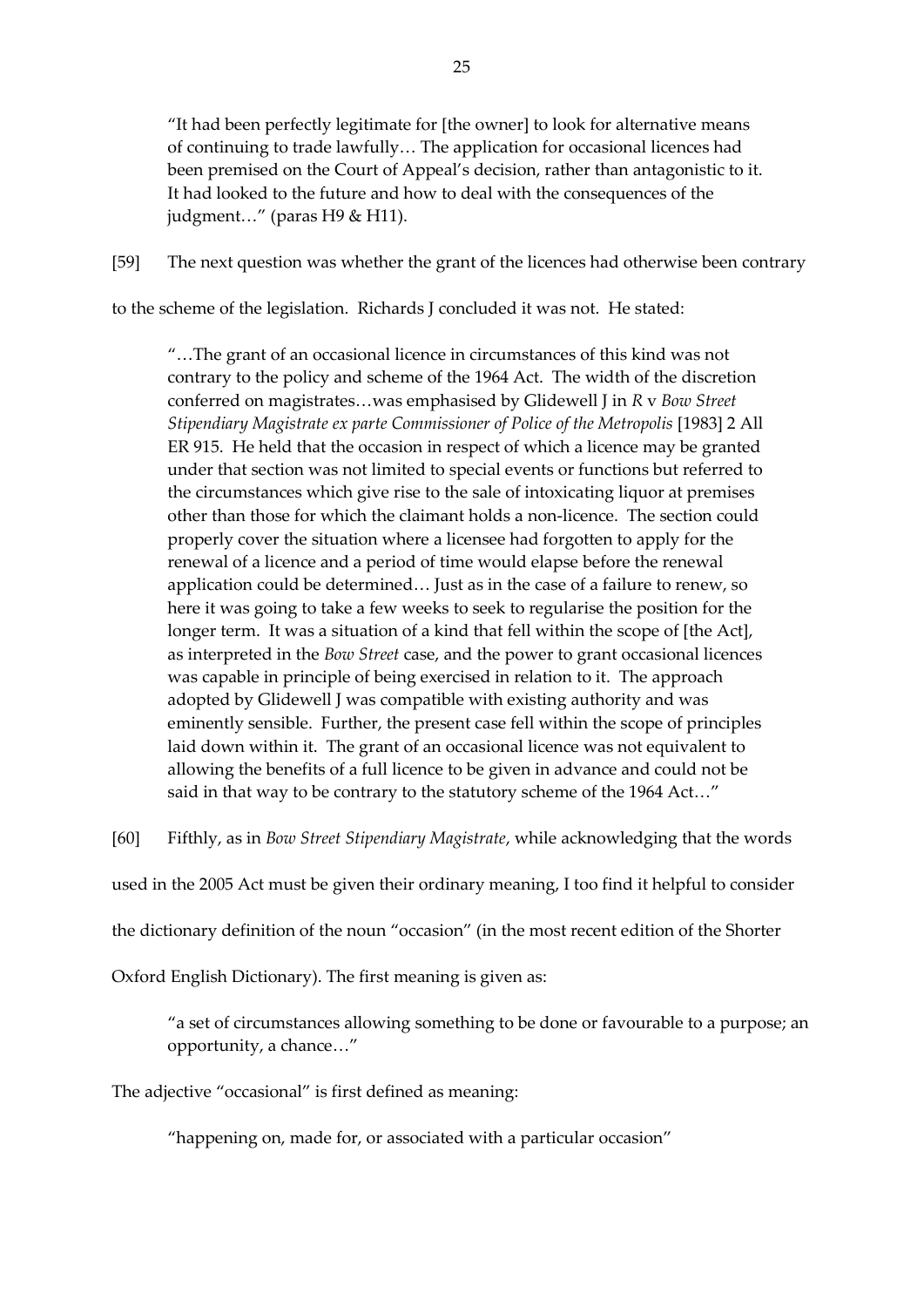In this case, the availability of the vacant Candleriggs site from April to October this year would appear to fall within this definition of "occasion", being "a set of circumstances allowing something to be done or favourable to a purpose", and giving the pursuer "an opportunity" to trade there. A licence to sell alcohol from that site may be said to be an "occasional" licence because it "happens upon" or is "associated with" that particular set of circumstances, or opportunity, or "occasion".

[61] Sixth, while an occasional licence cannot be granted for more than 14 days (s.56(5)), Parliament clearly envisaged the grant of consecutive occasional licences. Besides, such consecutive licences have frequently obtained judicial approval. The 2005 Act states that if the granting of an occasional licence application would result in the "occasional licence limit" being exceeded, the board must refuse the application (s.56(6A), 2005 Act). The "occasional licence limit" means, in the case of a voluntary organisation, a limit specifically provided for in section 56(6) of the 2005 Act, namely not more than four occasional licences each having effect for a period of 4 days or more in any 12 month period; and not more than twelve occasional licences each having effect for a period of less than 4 days, provided that, in any period of 12 months, the total number of days on which occasional licences issued to a voluntary organisation have effect does not exceed 56. So, for voluntary organisations, an aggregate limit of only 56 days of "occasional licence" trading is permitted in any 12 month period.

[62] In contrast, in any other case (that is, in any case not involving a voluntary organisation), the Scottish Parliament enacted that the "occasional licence limit" is to be prescribed by the Scottish Ministers by statutory instrument (s.56(6B)(b), 2005 Act). Such Regulations may, in particular, limit the number of occasional licences that may have effect in respect of the same applicant, or the same premises, in any 12 month period; the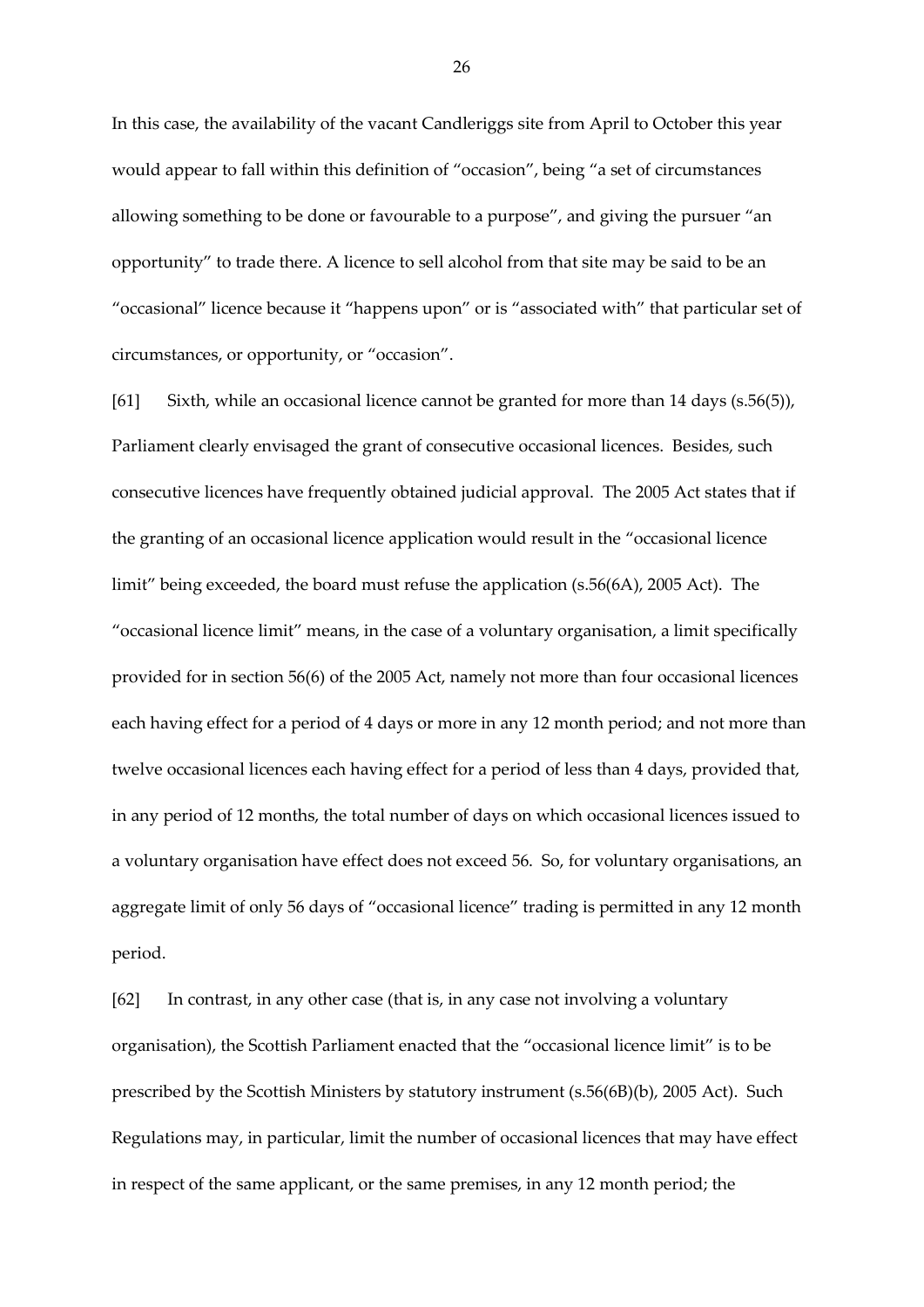Regulations may limit the number of days on which occasional licences may have effect in respect of the same applicant, or the same premises, in any 12 month period; and the Regulations may limit the number of continuous days on which occasional licences may have effect in respect of the same premises (s.56(6C), 2005 Act).

[63] Significantly, the Scottish Ministers have not yet issued any such Regulations. In other words, no "occasional licence limit" has been imposed (for a person that is not a voluntary organisation).

[64] In my judgment, what the defender now seeks to do is unilaterally to impose such an "occasional licence limit". It has no legislative authority to do so. Its authority is limited to the refusal of an occasional licence application on one of the limited grounds stated in section 59. None of those grounds applies in the present case.

[65] It must be assumed that the Scottish Ministers have made a conscious decision not to issue Regulations on this matter. Presumably, the omission reflects the Scottish Government's amended Guidance published in June 2020 (in light of the coronavirus

pandemic) which states:

"New and innovative ways to continue to trade and sell alcohol within the constraints of physical distancing will be essential and the Scottish Government expects all applications to be considered sensitively with no unnecessary hurdles having to be overcome prior to the granting of an occasional licence. This does not mean the requirements of the 2005 Act should not be adhered to however; instead this reflects the open, flexible and pragmatic mindset the Scottish Government expects Licensing Boards to adopt in fulfilling the requirements of the 2005 Act… Decisions have to be made within the legal framework contained in the 2005 Act, but all decisions should also be made with a clear focus on alleviating, where practical, the negative impact of the coronavirus outbreak on the licensed trade…"

One can only speculate, of course, but perhaps pop-up bars are regarded by the Scottish Ministers as one of the "new and innovative ways" by which licensees may continue to trade, post-pandemic.